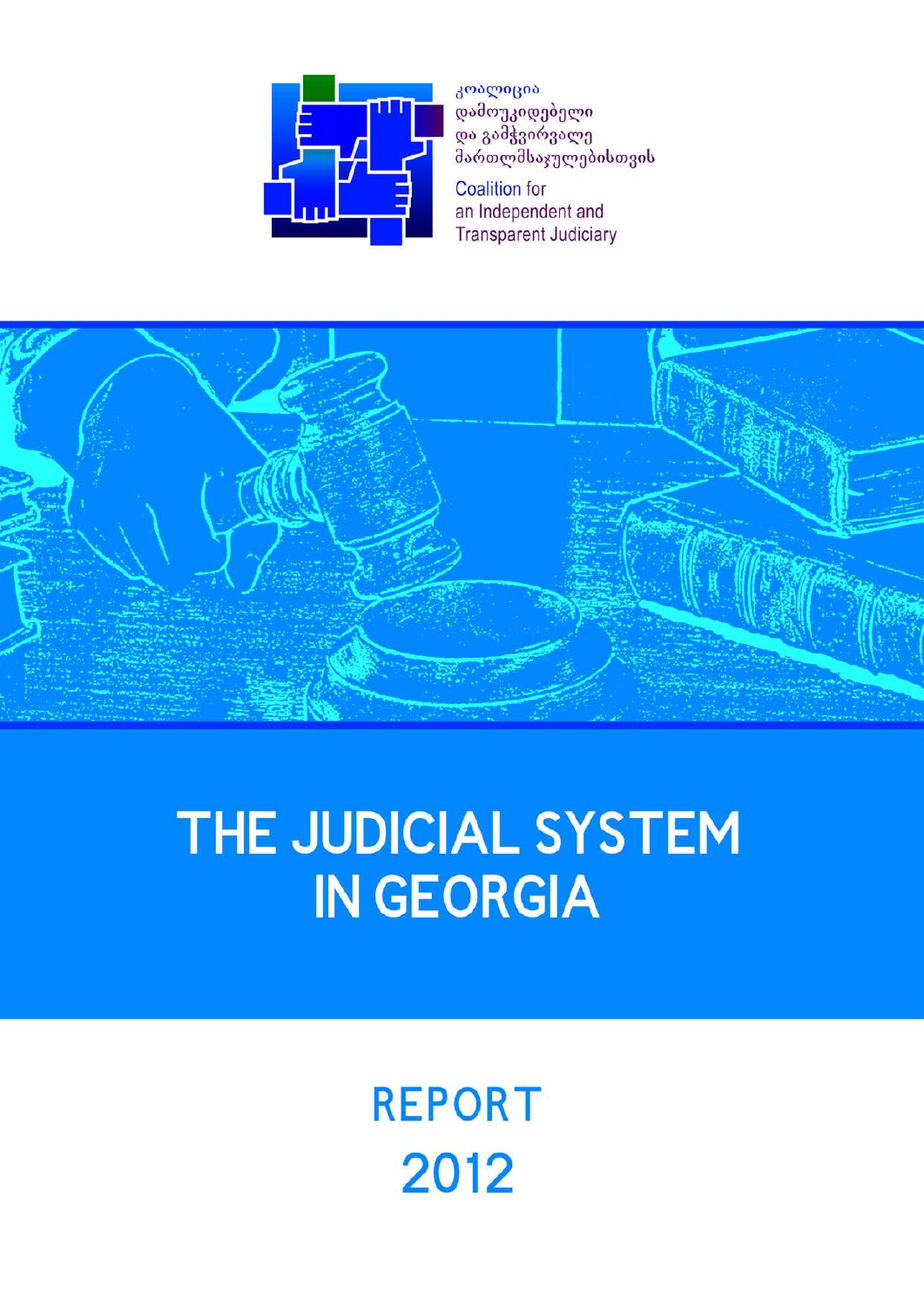Author: Sophio Verdzeuli, Lawyer, Young Lawyers Association of Georgia (GYLA)

Person responsible: Tamar Chugoshvili, Chairperson, Young Lawyers Association of Georgia (GYLA)

This report is published through support provided by Eurasia Partnership Foundation through the program "Civic Initiative for Independent Judiciary".

This report is made possible by the generous support of the American people through the United States Agency for International Development (USAID), EWMI, and EPF, within the Judicial Independence and Legal Empowerment Project. The contents are the responsibility of The Coalition for Independent and Transparent Judiciary and do not necessarily reflect views of USAID, the United States Government, or EWMI.







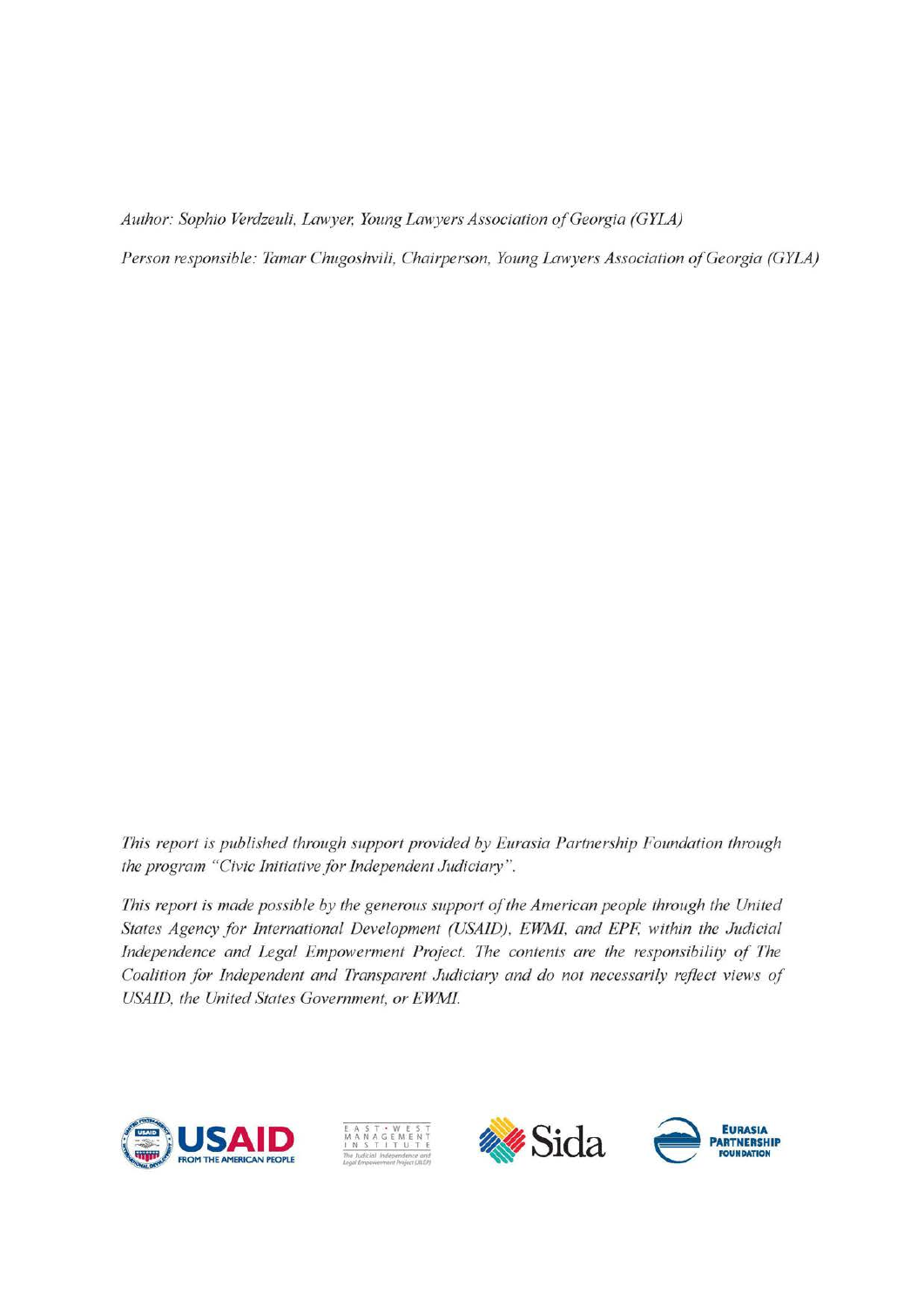# **THE JUDICIAL SYSTEM IN GEORGIA**

# **REPORT2012**

*The author's views expressed in this publication do not necessarily reflect the views of the United States Agency for International Development (USAID),United States Government, or EWMI.*







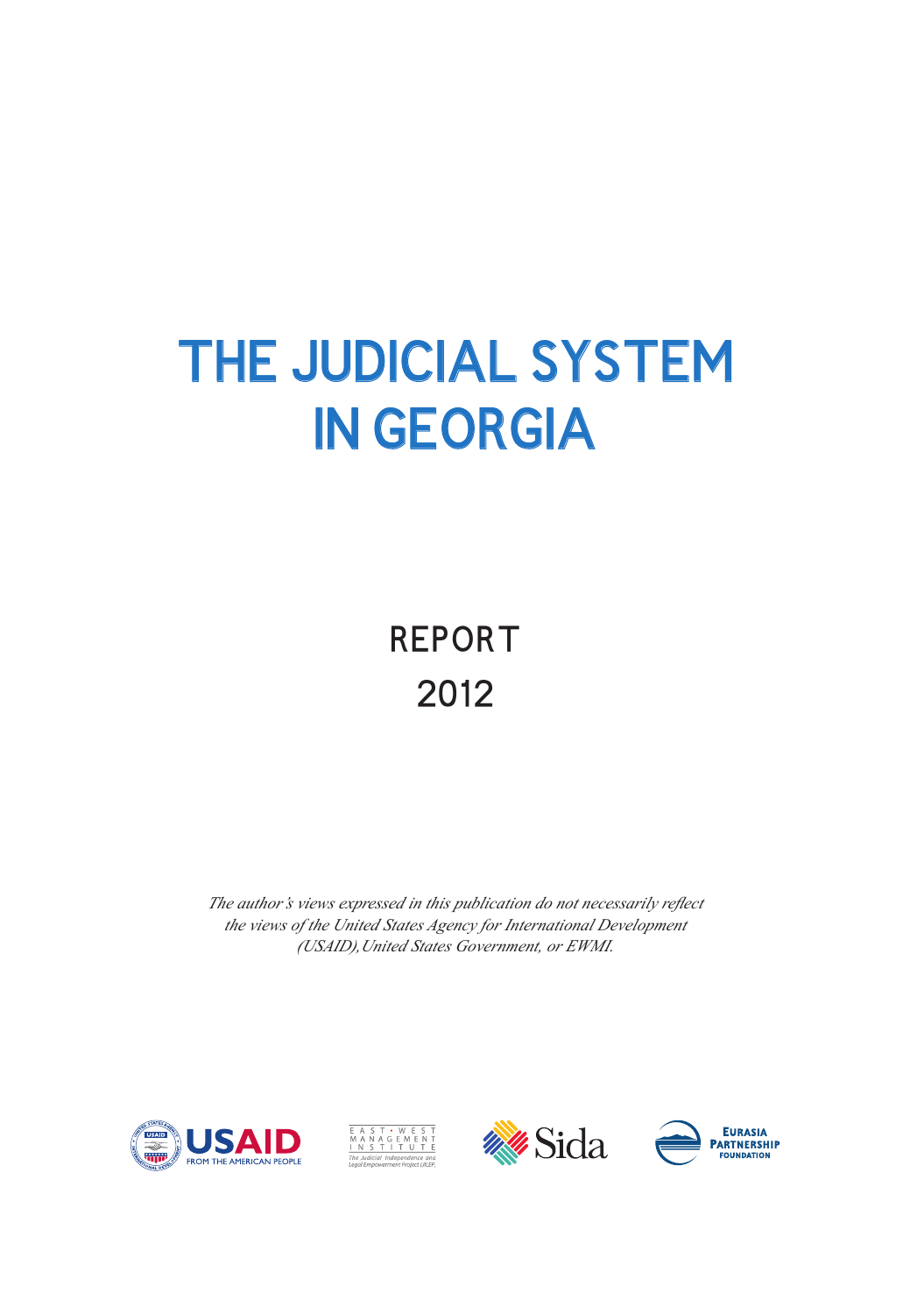#### *Coalition Member Organizations*

*Article 42 of the Constitution Multinational Georgia Solidarity to Illegal Prisoners Georgia Small and Medium Business Association Civil Integration Foundation Georgian Lawyers for Independent Profession Business and Economic Center Liberal Center for Protection of Constitutional Rights International Society for Fair Elections and Democracy Association Green Wave TheUnion "21 Century" Georgian Young Lawyer's Association Human Right Center Business Association of Georgia International Chamber of Commerce Transparency International Union of Meskhetian Democrats Liberty Institute Georgia Bar Association Civil Development Agency United Nations Association of Georgia The European Law Students' Association Civil Society Institute Open Society Georgia Foundation Institute of Democracy American Chamber of Commerce Association of Civic Initiatives and Employees Defense Eurasia Partnership Foundation Institute of Development of Freedom of Information Tbilisi Media Club Human Rights Priority*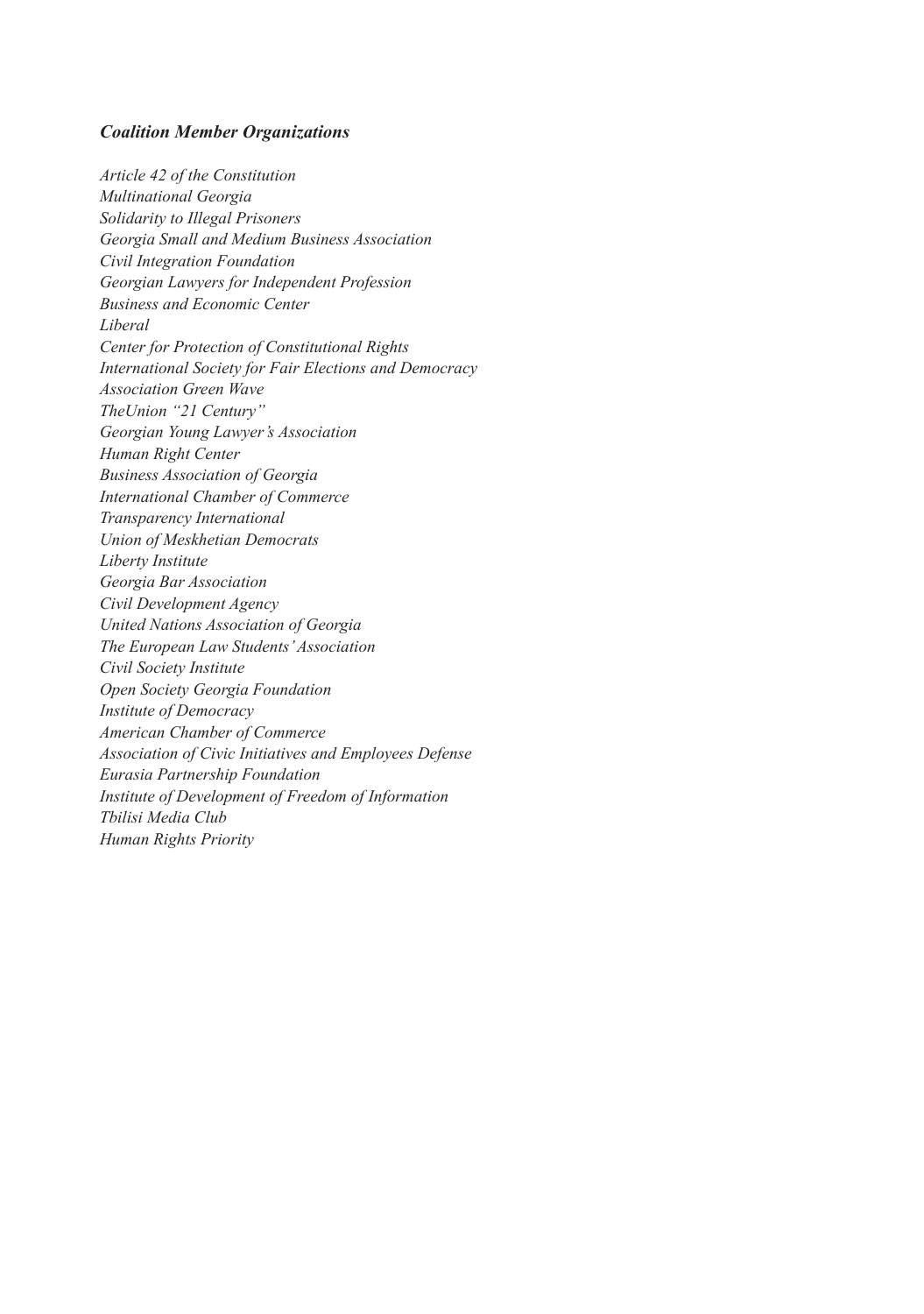# *I. Introduction*

The Georgian judiciary is still in the process of significant transformation. A number of areas have been changed as a result of intensive reforms. Along with ongoing as well as completed reforms, it is important to analyze the existing situation in the judiciary to assess the scale of reforms and identify directions for future development.

The aim of the presented analysis is to assess the situation created after essential changes had been made to the judiciary. Just before the preparation of this analysis, significant amendments had been introduced to the legislation.1 Those amendments resulted from a long-term and productive cooperation between the High Council of Justice and nongovernmental sector. The amendments affected a number of important issues such as enhancement of neutrality of the High Council of Justice, transfer of judges, publicity of disciplinary proceedings, etc.

However, those changes failed to encompass all the problems existing in the judiciary. Consequently, a number of the issues directly affecting the process of strengthening the independence of the judiciary still remain and this will require timely and proper regulation.

Among those issues, the most important ones are the enhancement of the role of self-governance of judges in the administration of the judiciary, strengthening of individual judges and Conference of Judges, and ensuring their appropriate empowerment.

The rule of manning the High Council of Justice and the Disciplinary Collegium remains the main problem. There is a clear need for amending the rule of manning and operation of the Disciplinary Collegium in order to create proper guarantees for ensuring independence of judges.

Transparency of the court system remains an especially acute problem. The existing rule of photographing, video and audio recording of court proceedings fall short of transparency requirements.

The procedure concerning the appointment, promotion and remuneration of judges needs to be improved in terms of its transparency and clearer regulation.

This report details all those issues which affect ongoing reforms which concern the independence and enhancement of the judiciary. This report also offers views on dealing with existing problems in order to carry on substantial debates on these topics.

# *II. Overview of judiciary*

To evaluate the situation in the judiciary, it is important to analyze the level of internal institutional independence of the court system, self-governance functions of the courts and the role of separate judges in the process of operation of the system. This is analyzed apart from its interrelation with other branches of the government. Moreover, it is important to assess the degree of representation of judges in all those bodies which are responsible for the administration of the judiciary and are empowered to make relevant decisions. In relation to the degree of representation, the analysis of powers granted to concrete entities as well as the content of decisions taken by them must also be analyzed.

<sup>1</sup> Amendments to Organic Law of Georgia on Common Law Courts, Law of Georgia on Disciplinary Responsibility and Disciplinary Prosecution of Judges of Common Law Courts, Law of Georgia Concerning the Rule of Distribution of Powers and Cases between the Judges of General Courts, approved on 27 March 2012.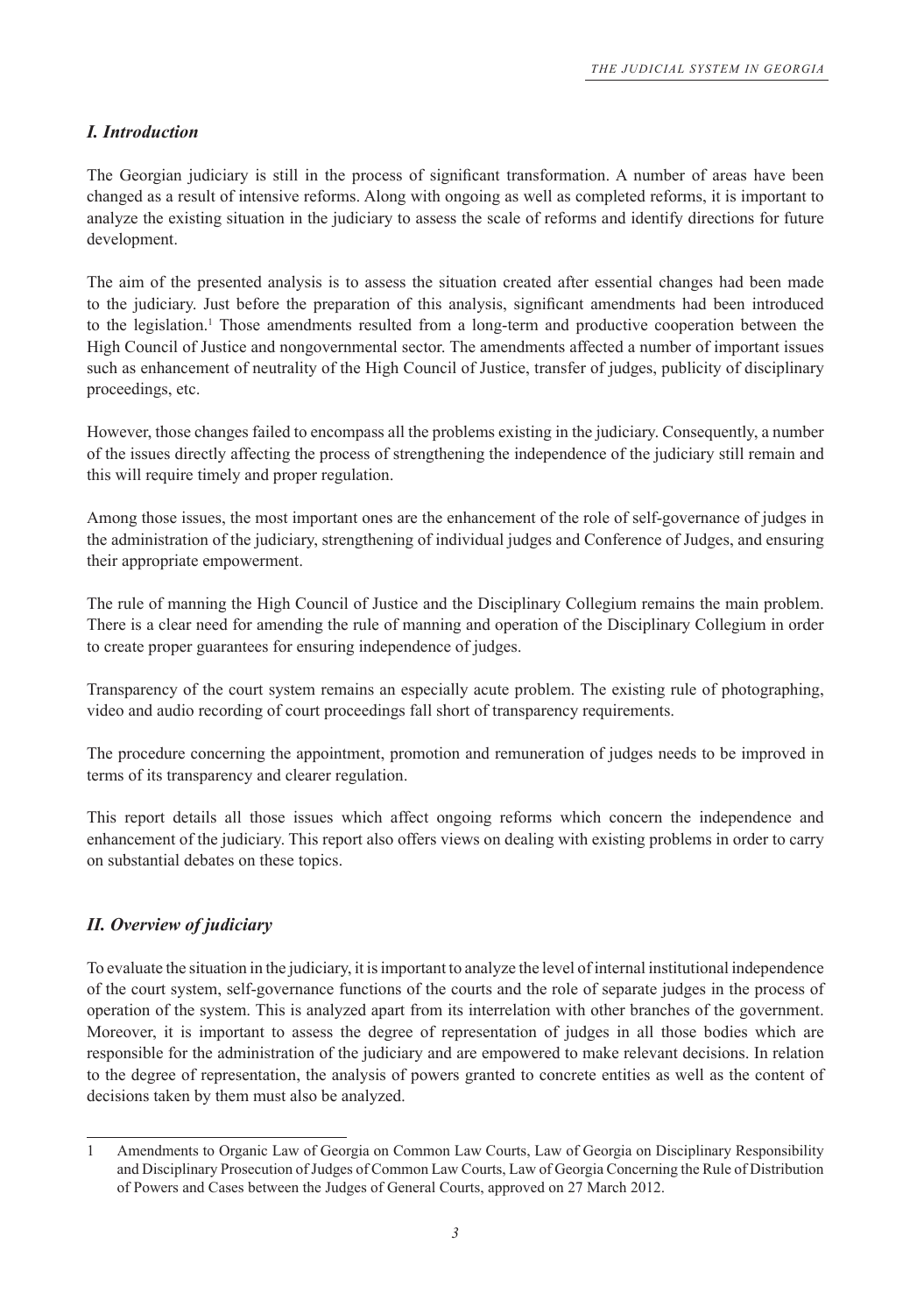The system of courts is administered by several main bodies specified in the law. To assess the existing situation and balance of powers inside the system, it is important to review all the bodies which are involved in the process of court system administration.

The law distributed the administrative functions among the following bodies:

- Conference of Judges;
- Administrative Committee of the Conference:
- High Council of Justice;
- High School of Justice;
- Department of Common Courts;
- Disciplinary Collegium;
- Disciplinary Chamber;
- Plenum of the Supreme Court.

Four of these bodies are headed by the chairman of the Supreme Court.<sup>2</sup> As for the competences, each of these bodies has its sphere of administration specified under the law. For the purpose of a general assessment, it should be noted that the power is basically concentrated in the hands of one particular body – the High Council of Justice. Taking into consideration the fact that participation of an ordinary single judge is not demonstrated at a proper level, the administration seems to be vertical with a top-down approach in management. Below it is given the review of the power, rule of manning, degree of representation and the status of each of these bodies in the system of courts. Such a review makes it possible to assess interdependence of these institutions, the degree of separation of their functions and to assess their balance of powers.

The Conference of Judges is the widest-scale forum within the system of courts, which brings together all the judges of common law courts and is chaired by the Chairman of the Supreme Court. Consequently, the Conference of Judges has a status of the self-governing body.<sup>3</sup> Given the scale and degree of representation of the Conference, it has a special role within the judiciary. The status of the Conference ensures the legitimacy of decisions taken by it and its influence on the administration of the judiciary. With this in mind, the role, influence and exclusive competence of the Conference of Judges in the administration of the judiciary are of great interest. These issues will be discussed later in this report. It is worth mentioning that under the law the Conference should be held at least once a year. Despite that, the law stipulates the extraordinary meeting of the conference.<sup>4</sup>

The Administrative Committee of the Conference is a structural unit of the Conference, set up to facilitate the implementation of functions of the Conference.<sup>5</sup> The Administrative Committee is comprised of nine judges of the common law courts including the Chairman of the Supreme Court who sits on the Committee ex officion and chairs it. The remaining eight members of the Administrative Committee (who cannot be a court chairman, deputy chairman, chairman of collegium or chamber) are elected by the Conference of Judges for the term of three years.<sup>6</sup> Given the scale of the Conference of Judges, it is necessary to have a separate body which would be more flexible in performing daily routines or intensive activities and in taking decisions. Indeed, it is the provision of support in the operation of the Conference that is defined as the aim of creating the Administrative Committee. However, the analysis of powers of the Administrative Committee reveals that its competence is not limited to technical and organizational support alone but include some of those functions as well which must exclusively belong to the Conference of Judges.7

<sup>2</sup> Conference of Judges, Administrative Committee of the Conference, High Council of Justice, Plenum of the Supreme Court of Georgia

<sup>3</sup> Paragraph 1, Article 63 of the Organic Law of Georgia on Common Law Courts.

<sup>4</sup> Article 66 of the Organic Law of Georgia on Common Law Courts.

<sup>5</sup> Paragraph 1, Article 64 of the Organic Law of Georgia on Common Law Courts.

<sup>6</sup> Regulation of the Conference of Judges of Georgia.

<sup>7</sup> Powers of the Administrative Committee are extensively discussed in other chapter of this report.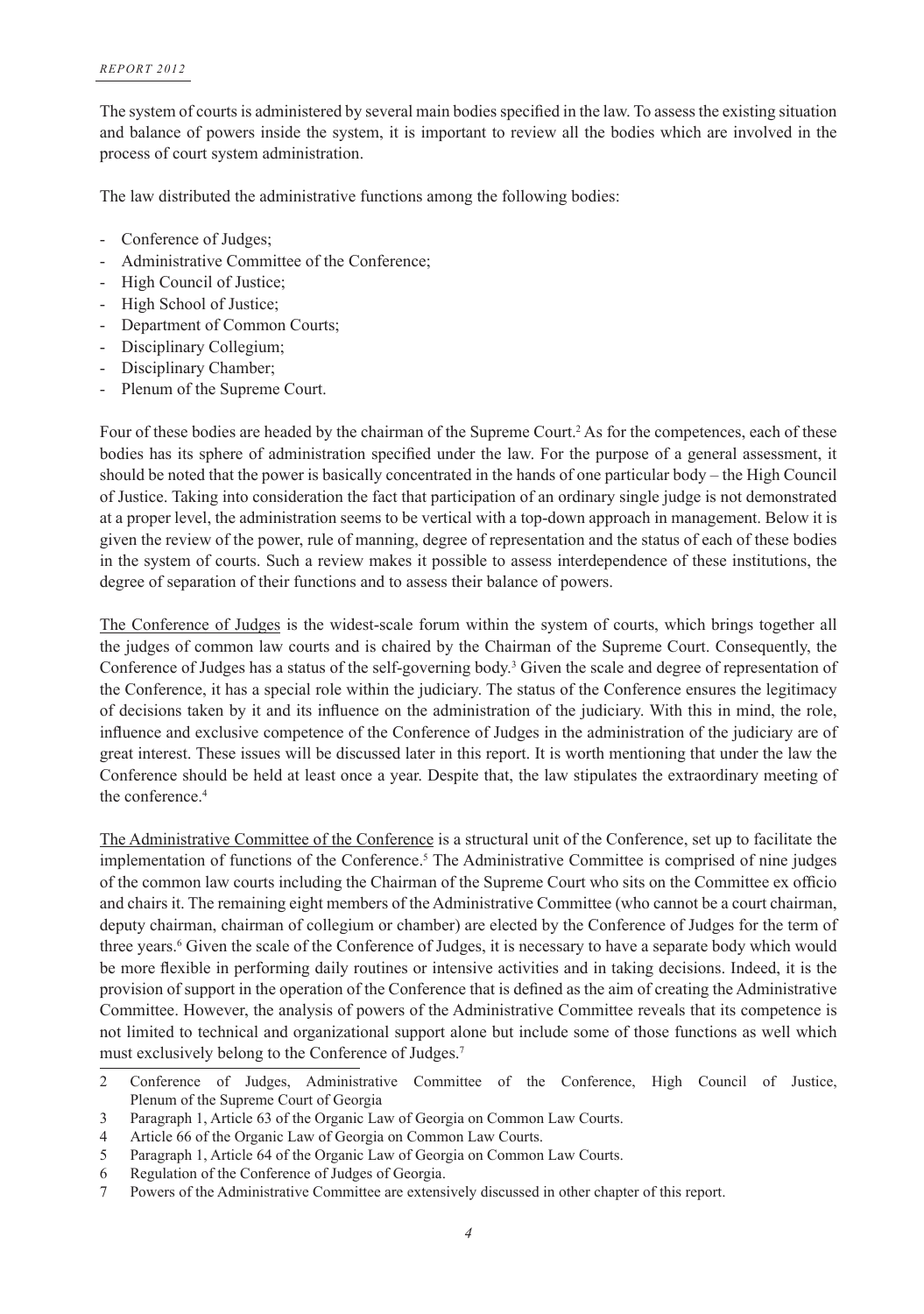The High Council of Justice of Georgia is a constitutional body within the system of courts, created as the primary unit in the administration of the system. Functions of the Council are specified as follows: appointing and dismissing judges, organizing qualification exams for judges, and implementing measures necessary for the reforms under way in the system<sup>8</sup>. All three branches of government are involved in the process of manning the Council. Of the fifteen members of the Council, nine are judges. The Chairman of the Supreme Court sits on the Council ex officio and chairs it. An exclusive right to submit nominees to the Conference of Judges for the remaining eight members of the Council belongs to the Chairman of the Supreme Court. The Parliament is represented in the Council by four parliament members (MPs). Two members of the Council are appointed by the President. The rule of manning of the High Council of Justice, as the principal body of administration of judiciary, deserves special interest. Its formulation is important for ensuring healthy processes within the system of the court. In regards to views regarding the existing rule of manning and the Council will be discussed later in this report. But here, it is important to note yet another important factor concerning the Council, which concerns the accumulation of competencies in the hands of the Council. The analysis of powers of the Council and its influence on other bodies (which will be discussed in detail later in this report) points to the need of redistribution of competences and removal of certain functions form the Council.

Two bodies – legal entities of public law, High School of Justice and Department of Common Courts, are involved in the process of administration of judiciary with those important functions that are assigned to them.

The High School of Justice is one of main units in the implementation of judicial reforms. The School, on the one hand, has been created to train qualified personnel and justice students for the renewal of the corps of judges in the court system, and, on the other hand, to upgrade the professionalism of practicing judges and people working within the court system.

Management of the School is comprised by an independent board and administration. The independent board approves the School's curricula, internship and retraining programs. The board is also involved in the student assessment process. Therefore, the rule of composition and operation of the board is important. The independent board of the school comprises six members. The Chairman of the Supreme Court is an ex officio member and the chairman of the independent board. The remaining five members are also approved by the Chairman of the Supreme Court in agreement with the High Council of Justice. The Law on High School of Justice defines general criteria for the membership of the independent board. However, it does not specify which body, professional association or sphere, board members must represent. According to the law, one of five members of the independent board shall be a non-judge member of the High Council of Justice. The issue of selecting the remaining four members is defined by general criteria alone. As regards to the administration of the School, it consists of the director, deputy director and internship supervisor. Functions of the School administration are largely focused on organizational issues of the academic process. However, the powers of the School director also include the submission of curricula, internship and retraining programs to the independent board for the approval. A board of teachers, which is manned by teachers of the school, is involved in the development of those programs. The independent board appoints the director of the School.

The Department of Common Courts has been created to provide material and technical support to common law courts (with the exception of the Supreme Court). The functions of the Department include the provision of courts with necessary material and a technical base as well as the control over the spending of financial and material resources by courts. A project on financing the common law courts and Department is submitted to the state budget on the basis of proposals developed by the Department itself. The appointment of the head of the Department falls within the powers of the Secretary of High Council of Justice upon the consent of the Council.<sup>9</sup>

To conduct disciplinary proceedings, two units are created within the system – the Disciplinary Collegium and the Disciplinary Chamber, the latter being an appeal body. A corresponding legal regulation of the disciplinary

<sup>8</sup> Paragraph 1, Article 47 of the Organic Law of Georgia on Common Law Courts.

<sup>9</sup> Paragraph 2, Article 54 of the Organic Law of Georgia on Common Law Courts.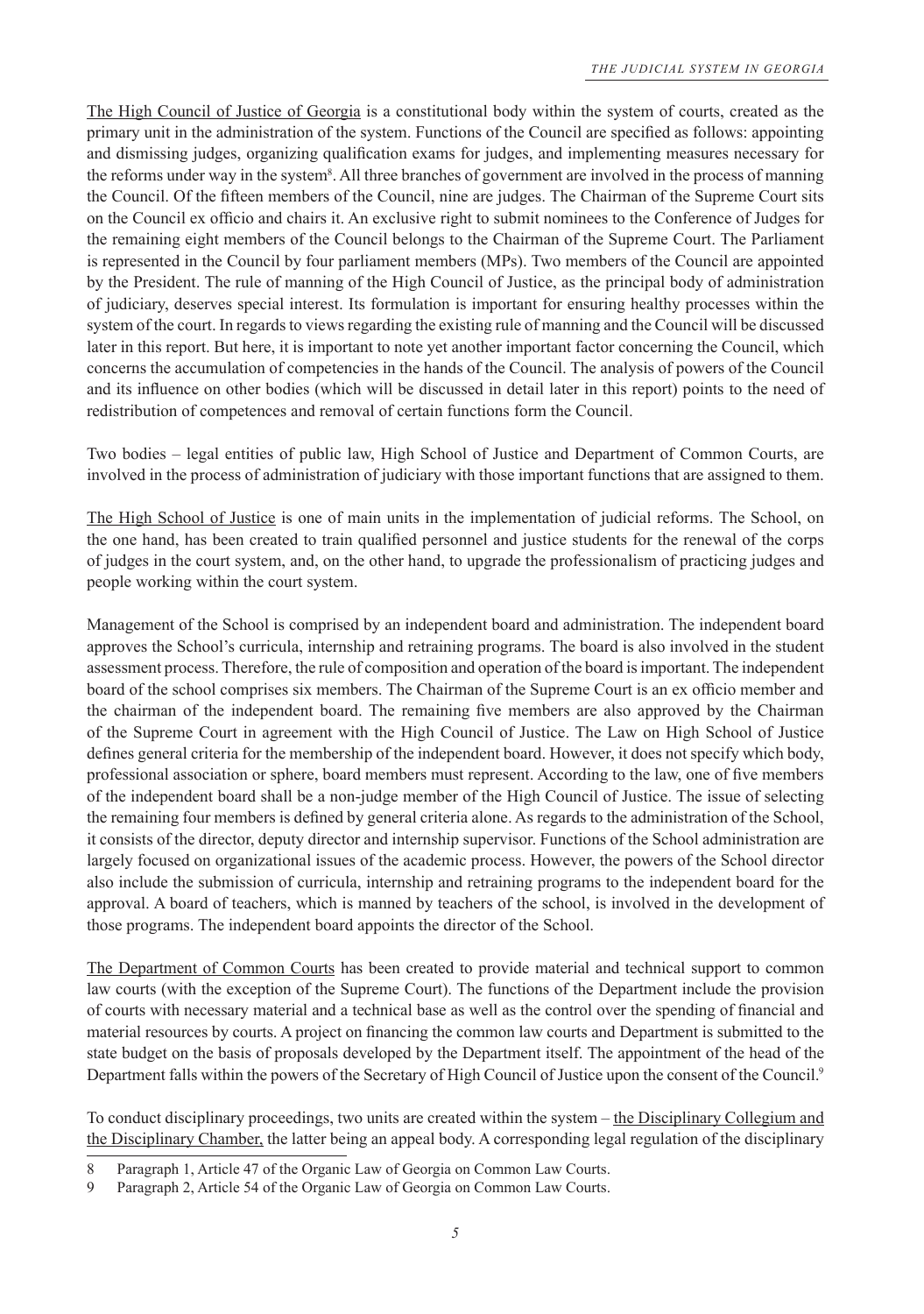proceedings and bodies conducting it is of significance for strengthening independence of judges. Additionally, the rule of manning these bodies is noteworthy.

The Disciplinary Collegium consists of five members.<sup>10</sup> Of these members, three members are judge members of the High Council of Justice while the remaining two members are non-judges. Even though a decision on appointing three judges to the Disciplinary Collegium is taken by the Conference of Judges (while in between the sittings, the Administrative Committee), the designation of nominees is a sole competence of the Chairman of Supreme Court. As with regards to the two non-judge members of the Collegium, they are elected by the High Council of Justice from its own composition. Apart from curtailed powers of the Conference of Judges (members of the Conference are not entitled to nominate candidates), a point of interest in regards to the Disciplinary Collegium is the issue of conflict of interests which we will discuss later in this report.

The Disciplinary Chamber is an appeal body which considers complaints concerning decisions of the Disciplinary Collegium. The Chamber consists of three Supreme Court members. Like the Disciplinary Collegium, the designation of nominees to the Chamber is a sole competence of the Chairman of Supreme Court. The Chairman of the Supreme Court submits the nomination to the Plenum of the Supreme Court which takes the decision on the approval of nominees. As regards to this the Plenum of the Supreme Court is "awarded huge powers part of which is of technical nature whereas the remaining powers are of constitutionallegal nature and directly relate to the independence of court and due implementation of functions thereof."<sup>11</sup> Bearing that in mind, most recent amendments to the Law on Common Law Courts concerning the removal of the Minister of Justice from the composition of the Plenum must be assessed as a positive step. As for the remaining members of the Plenum, according to the Law, it consists of the Chairman of Supreme Court, First Deputy and Deputies of the Chairman of Supreme Court, members of the Supreme Court and chairmen of appeal courts.

*Chart 1 demonstrates all administrative bodies within the judiciary. Chart 2 demonstrates the persons involved in administration process, by indicating their positions.*



<sup>10</sup> By the amendment of 27 March 2012, the number of members of the Disciplinary Collegium decreased from six to five.

<sup>11</sup> GYLA Report on Judiciary in Georgia, 2010, pg.14.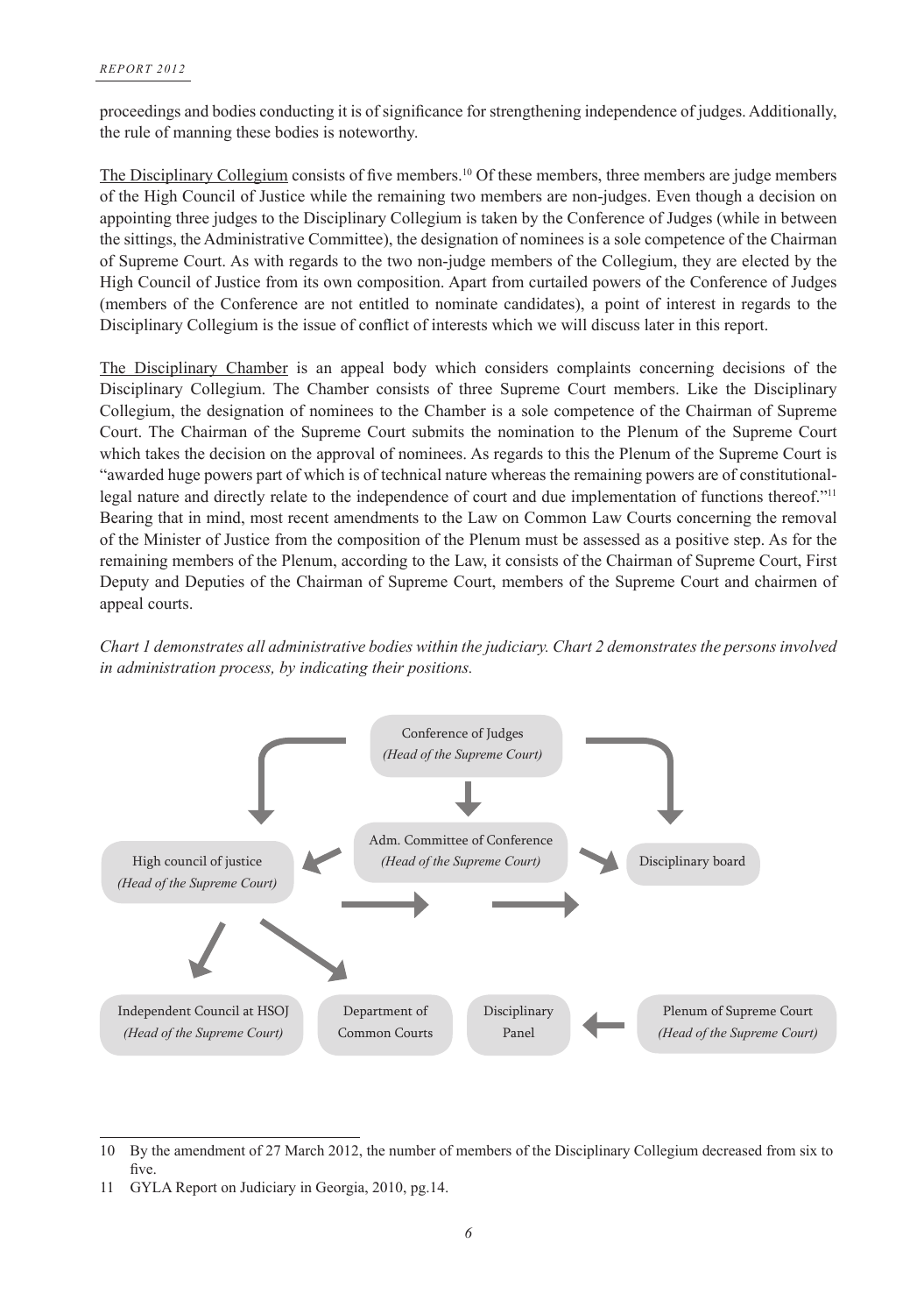#### *THE JUDICIAL SYSTEM IN GEORGIA*

|                                                                                                                                                                                                                                                                                                                                                                                                                                                                    | <b>HCOJ</b> | <b>Chair of the Court,<br/>Collegium/Panel</b> | Adm. Committee of<br>Conference | Disciplinary Board | Disciplinary Panel | Ind. Board of HSOJ <sup>12</sup> | <b>Plenum of the Supreme</b><br>$\overline{\text{Count}}$ | <b>Board of the Judges</b><br>Association of Georgia <sup>13</sup> |
|--------------------------------------------------------------------------------------------------------------------------------------------------------------------------------------------------------------------------------------------------------------------------------------------------------------------------------------------------------------------------------------------------------------------------------------------------------------------|-------------|------------------------------------------------|---------------------------------|--------------------|--------------------|----------------------------------|-----------------------------------------------------------|--------------------------------------------------------------------|
| Konstantine Kublashvili                                                                                                                                                                                                                                                                                                                                                                                                                                            | $\sqrt{}$   | $\sqrt{}$                                      | $\sqrt{}$                       |                    |                    | $\sqrt{ }$                       | $\sqrt{}$                                                 |                                                                    |
| Zaza Meishvili <sup>14</sup>                                                                                                                                                                                                                                                                                                                                                                                                                                       |             | $\sqrt{}$                                      |                                 |                    | $\sqrt{ }$         | $\sqrt{ }$                       | $\sqrt{}$                                                 | $\sqrt{ }$                                                         |
| Valeri Tsertsvadze                                                                                                                                                                                                                                                                                                                                                                                                                                                 | $\sqrt{}$   | $\sqrt{ }$                                     |                                 |                    |                    |                                  | $\sqrt{}$                                                 |                                                                    |
| <b>Malkhaz Guruli</b>                                                                                                                                                                                                                                                                                                                                                                                                                                              | $\sqrt{}$   | $\sqrt{}$                                      |                                 |                    |                    |                                  | $\sqrt{}$                                                 |                                                                    |
| Lasha Kalandadze                                                                                                                                                                                                                                                                                                                                                                                                                                                   | $\sqrt{}$   | $\sqrt{}$                                      |                                 | $\sqrt{}$          |                    |                                  |                                                           |                                                                    |
| <b>Mamia Phkhakadze</b>                                                                                                                                                                                                                                                                                                                                                                                                                                            | $\sqrt{}$   | $\sqrt{ }$                                     |                                 | $\sqrt{}$          |                    |                                  |                                                           |                                                                    |
| Giorgi Shavliashvili                                                                                                                                                                                                                                                                                                                                                                                                                                               | $\sqrt{}$   |                                                |                                 | $\sqrt{ }$         |                    |                                  | $\sqrt{}$                                                 |                                                                    |
| <b>Mikheil Chinchaladze</b>                                                                                                                                                                                                                                                                                                                                                                                                                                        | $\sqrt{ }$  | $\sqrt{}$                                      |                                 |                    |                    |                                  | $\sqrt{}$                                                 |                                                                    |
| Vasil Roinishvili                                                                                                                                                                                                                                                                                                                                                                                                                                                  |             | $\sqrt{}$                                      |                                 |                    | $\sqrt{ }$         |                                  | $\sqrt{}$                                                 |                                                                    |
| Paata Silagadze <sup>15</sup>                                                                                                                                                                                                                                                                                                                                                                                                                                      |             |                                                | $\sqrt{}$                       |                    |                    |                                  | $\sqrt{}$                                                 | $\sqrt{ }$                                                         |
|                                                                                                                                                                                                                                                                                                                                                                                                                                                                    |             |                                                |                                 |                    |                    |                                  |                                                           |                                                                    |
| Maia sulkhanishvili                                                                                                                                                                                                                                                                                                                                                                                                                                                |             |                                                |                                 |                    |                    | $\sqrt{}$                        | $\sqrt{}$                                                 |                                                                    |
| <b>Shota Getsadze</b>                                                                                                                                                                                                                                                                                                                                                                                                                                              | $\sqrt{}$   | $\sqrt{ }$                                     |                                 |                    |                    |                                  |                                                           |                                                                    |
| <b>Besarion Alavidze</b>                                                                                                                                                                                                                                                                                                                                                                                                                                           |             |                                                |                                 |                    |                    | $\sqrt{}$                        | $\sqrt{}$                                                 |                                                                    |
| <b>Irakli Shengelia</b>                                                                                                                                                                                                                                                                                                                                                                                                                                            |             | $\sqrt{}$                                      |                                 |                    |                    | $\sqrt{}$                        |                                                           |                                                                    |
| <b>Kakha Koberidze</b>                                                                                                                                                                                                                                                                                                                                                                                                                                             | $\sqrt{}$   |                                                |                                 |                    |                    | $\sqrt{}$                        |                                                           |                                                                    |
|                                                                                                                                                                                                                                                                                                                                                                                                                                                                    |             |                                                |                                 |                    |                    |                                  |                                                           |                                                                    |
| <b>Levan Murusidze</b>                                                                                                                                                                                                                                                                                                                                                                                                                                             |             |                                                |                                 |                    | $\sqrt{}$          |                                  |                                                           |                                                                    |
| Leila Mamulashvili                                                                                                                                                                                                                                                                                                                                                                                                                                                 |             |                                                | $\sqrt{}$                       |                    |                    |                                  |                                                           |                                                                    |
| <b>Tamar Zambakhidze</b>                                                                                                                                                                                                                                                                                                                                                                                                                                           |             |                                                | $\sqrt{}$                       |                    |                    |                                  |                                                           |                                                                    |
| Vazha Phukhashvili                                                                                                                                                                                                                                                                                                                                                                                                                                                 |             |                                                | $\sqrt{}$                       |                    |                    |                                  |                                                           |                                                                    |
| <b>Besik Bugianishvili</b>                                                                                                                                                                                                                                                                                                                                                                                                                                         |             |                                                | $\sqrt{}$                       |                    |                    |                                  |                                                           |                                                                    |
| Letter of the HSoJ, 15.07.2011<br>12<br>The widest-scale professional union with a non-profit character within the judiciary, https://enreg.reestri.gov.ge/<br>13<br>main.php?state=search_by_name&value=%E1%83%9B%E1%83%9D%E1%83%A1%E1%83%90%E1%83%9E<br>%E1%83%90%E1%83%A0%E1%83%97%E1%83%9A%E1%83%94%E1%83%97%E1%83%90<br>Chair person of the Board of the Judges Association of Georgia<br>14<br>Executive Director of the Judges Association of Georgia<br>15 |             |                                                |                                 |                    |                    |                                  |                                                           |                                                                    |

<sup>12</sup> Letter of the HSoJ, 15.07.2011

<sup>13</sup> The widest-scale professional union with a non-profit character within the judiciary, https://enreg.reestri.gov.ge/ main.php?state=search\_by\_name&value=%E1%83%9B%E1%83%9D%E1%83%A1%E1%83%90%E1%83%9B %E1%83%90%E1%83%A0%E1%83%97%E1%83%9A%E1%83%94%E1%83%97%E1%83%90

<sup>14</sup> Chair person of the Board of the Judges Association of Georgia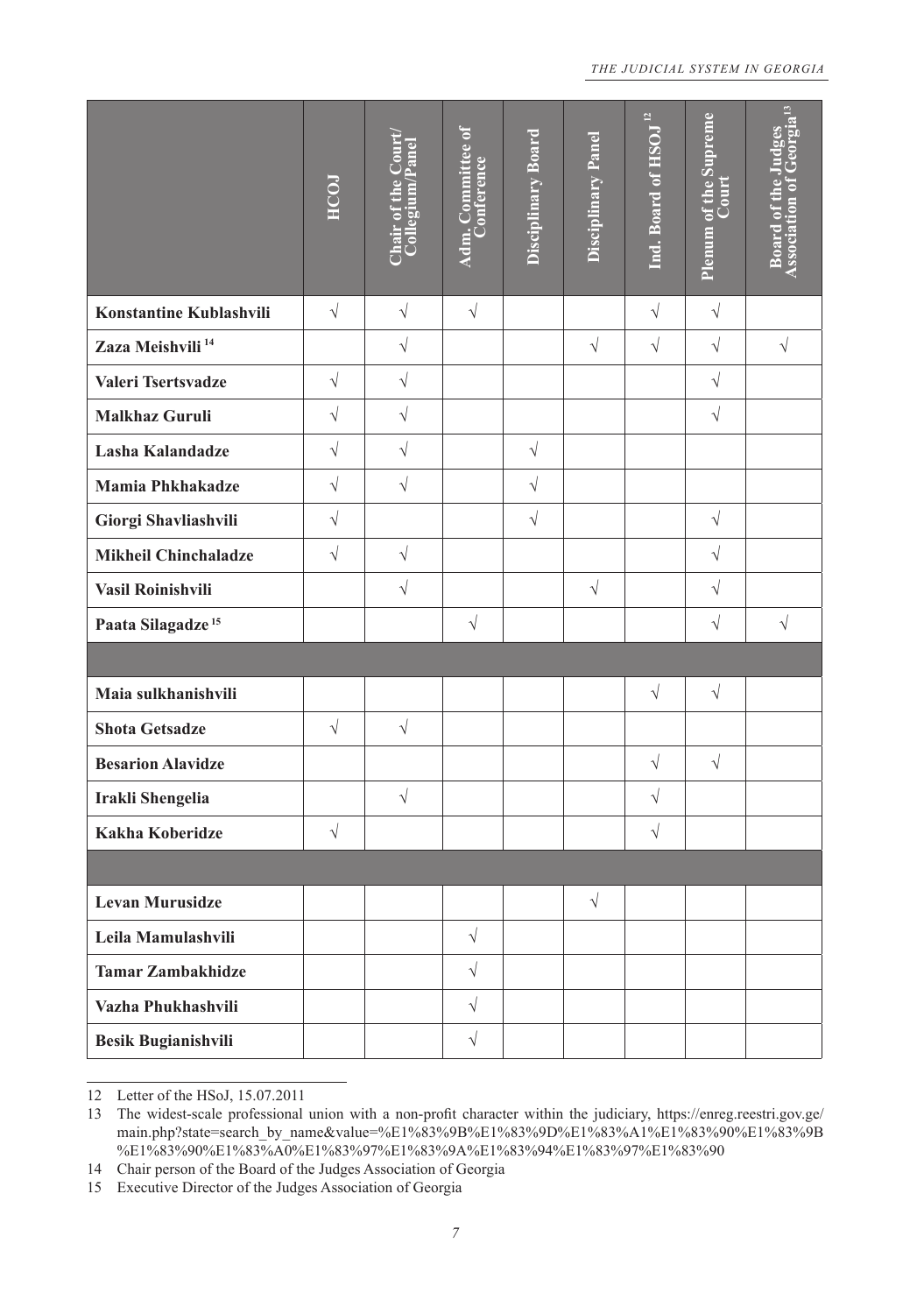| <b>Ilona Todua</b>        |  | V |  |            |   |
|---------------------------|--|---|--|------------|---|
| Marina Kholoashvili       |  | V |  |            |   |
| Nana Daraselia            |  | V |  |            |   |
| <b>Maia Vachadze</b>      |  |   |  | V          |   |
| Natia Tskepladze          |  |   |  | V          |   |
| Maia Oshkhareli           |  |   |  |            |   |
| <b>Teimuraz Todria</b>    |  |   |  |            |   |
| Nunu kvantaliani          |  |   |  | V          |   |
| <b>Davit Sulakvelidze</b> |  |   |  | V          |   |
| <b>Nugzar Skhirtladze</b> |  |   |  | V          |   |
| <b>Nino Kadagidze</b>     |  |   |  | V          |   |
| <b>Levan Murusidze</b>    |  |   |  | V          |   |
| Paata Katamadze           |  |   |  | $\sqrt{ }$ | ٦ |

# *III. Self-governance of judges*

The Conference of Judges, as a self-governing body of the common law courts, must be equipped with adequate powers to ensure its actual participation in the process of administration of the judiciary. Given that the Conference of Judges unites all the judges of common courts, it is natural that the efficiency of its activity is crippled by the lack of adequate powers which, for its part, urges for the redistribution of functions among various representative bodies.

Key powers of the Conference of Judges are demonstrated in the staffing of representative bodies. Although the Conference of Judges has other types of responsibilities, including the adoption of rules of ethics for judges (upon the submission of the High Council of Justice), approval of the charter and regulation of the Conference (upon the submission of the High Council of Justice), hearing of annual reports of the head of Conference and chairman of Department of Common Courts, and it participates in the functioning of the system mainly through its representatives. In this respect, the law authorizes the Conference to:

- •Elect the Secretary of High Council of Justice and other members of the Council;
- • Elect judge-members to the Disciplinary Collegium out from judge members of the High Council of Justice.

#### *Administrative Committee of Conference*

The Administrative Committee is an intermediate unit between the Conference of Judges and the High Council of Justice and it is entitled to perform functions entrusted to the Conference of Judges. Bearing in mind that the degree of representation of the Administrative Committee significantly differs from that of the Conference of Judges and that in certain cases the powers given to the Conference are delegated to the very Administrative Committee, it is important to analyze the rules of manning and operation of the Committee as well as the content of decisions taken by it.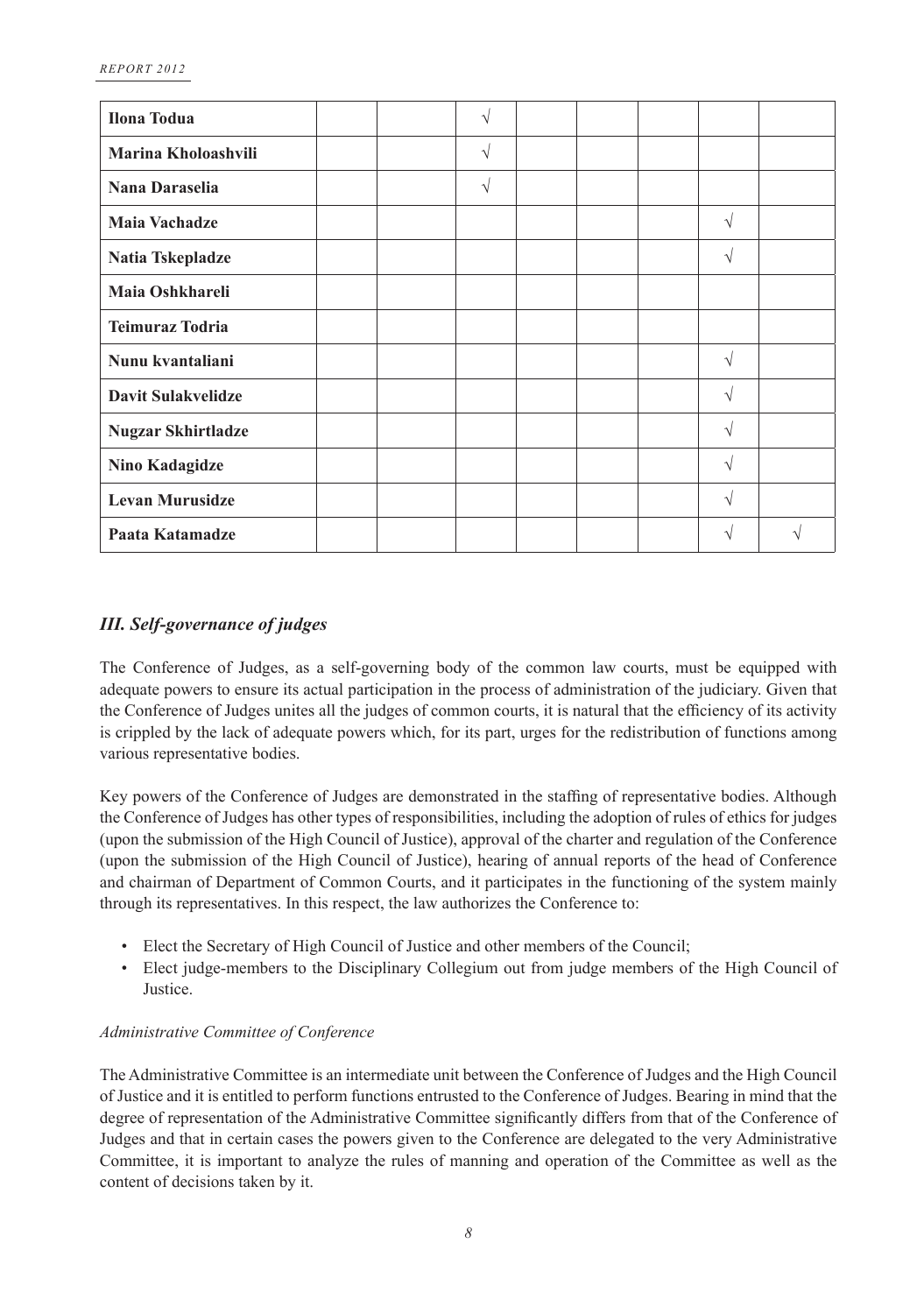The Administrative Committee is manned by the Conference of Judges with nine persons elected from its own composition. Of these nine members, one is ex officio the Chairman of the Supreme Court. The remaining eight members of the Administrative Committee cannot be a court chairman, deputy chairman, chairman of collegium or chamber which is according to the regulation of the Conference.

Such a wording, per se, is a positive factor conducive to the healthy processes within the judiciary and ensuring participation of court representatives of any level in the administration of the system. However, it would be probably beneficial to have such a provision in relation to a segment of judge members of the High Council of Justice.

Yet another positive side of staffing of the Administrative Committee is that the right to nominate a candidate for the Administrative Committee membership is given to each and every member of the Conference of Judges, which is not the case when it comes to the manning of the High Council of Justice.

#### *Functions of the Administrative Committee*

It is important to assess the powers that are granted to the Administrative Committee. According to the Organic Law of Georgia on the Common Law Court, the Administrative Committee is delegated the main function of the Conference of Judges, which implies the manning of representative bodies. In particular, the Administrative Committee is entitled to:

- Elect and dismiss the Secretary of High Council of Justice and other members of the Council, upon the submission of the Chairman of Supreme Court, *in the period between sittings of the Conference*;
- Elect judge-members to the Disciplinary Collegium out of High Council of Justice's member judges, upon the submission of the Chairman of Supreme Court, *in the period between sittings of the Conference*.

**The delegation of the above listed powers to the Administrative Committee indicates that the Conference of Judges, as a body of self-governance of judges, does not enjoy exclusive power even in relation to**  such significant issues as the manning of the High Council of Justice and the Disciplinary Collegium. **Although the Administrative Committee itself enjoys the degree of representation and legitimacy on the part of the Conference of Judges, it is unclear why so many functions are distributed between the Conference of Judges and the Administrative Committee.** 

The above information becomes more ambiguous taking into account that the creation of representative bodies is the main form to demonstrate the participation of the corps of judges in the administration of the judiciary. The delegation of this power to the Administrative Committee, which can by no means be regarded as analogous to the Conference of Judges, strips the Conference of main levels of participation.

#### *Decision-making by the Conference of Judges*

It is noteworthy that the existing rule of decision making at the Conference of Judges, which is related to the rule of staffing of the High Council of Justice or the Disciplinary Collegium, is not designed to ensure maximal representation of judges. Pursuant to the regulation of the Conference, a decision at the Conference is taken by an open ballot with the majority of votes of attendees. For its part, the Conference sitting is valid if it is attended by more than a half of common court judges. The regulation of the Conference does not contain any special wording about the rule of manning the High Council of Justice and the Disciplinary Collegium, which indicates that a decision on this issue, like other decisions, is taken by a simple majority of votes cast. Considering the above information, it would be better if the regulation of the Conference will specify various quorums for various decision types – for example, a qualified majority of votes cast for a decision on manning the High Council of Justice and the Disciplinary Collegium. Given that more guarantees exist that ensure the participation of self-governance of judges exist, it looks even more unacceptable to award the right of decision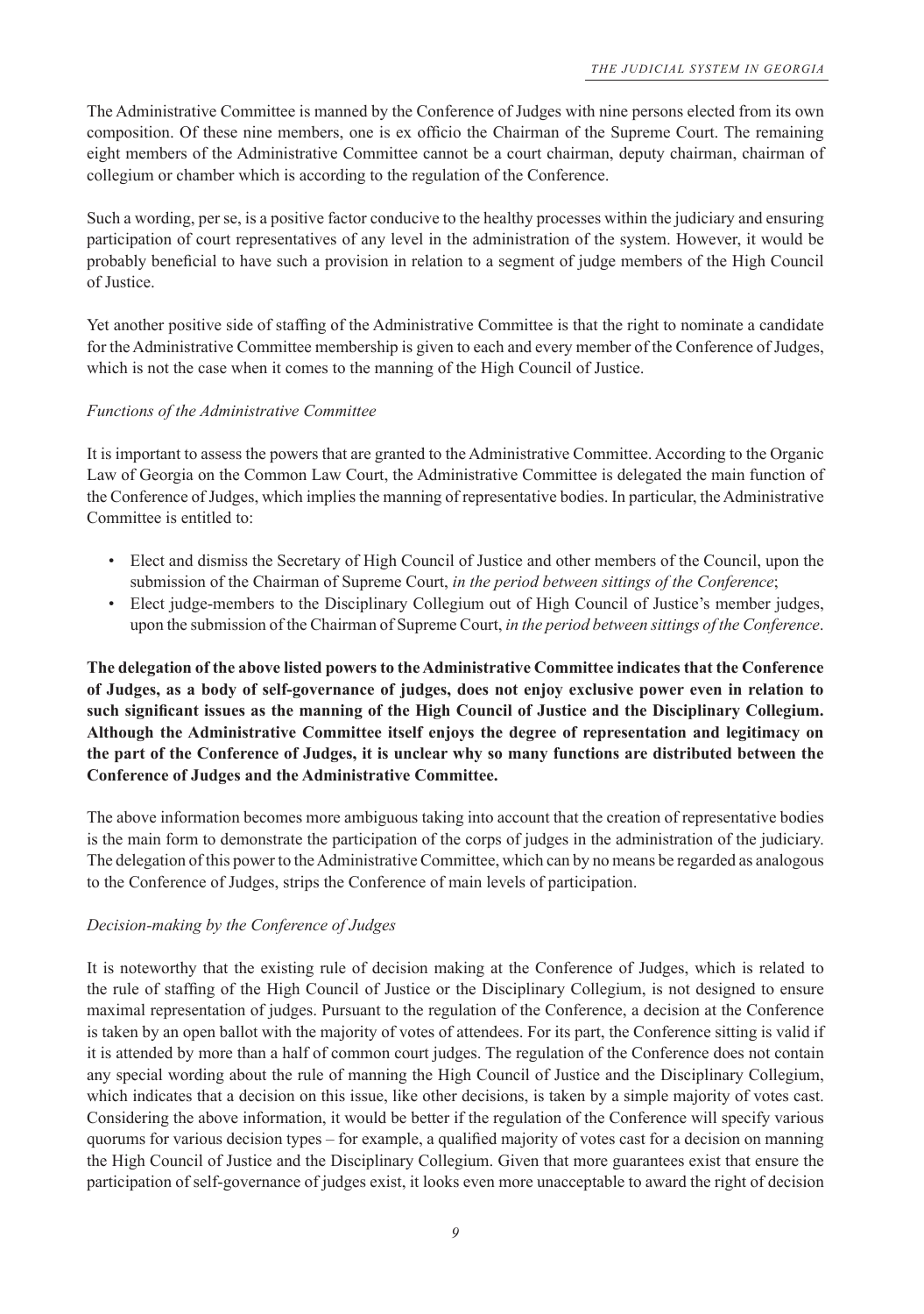on the manning of the Council and the Disciplinary Collegium to the Administrative Committee because the Committee is entitled to take that decision by a majority of votes cast by the attendees of a sitting, which, in theory, may comprise just three persons.

It should also be noted that the legislation overlooks a link between the involvement of the Administration Committee in a decision-making process and the inability to take a decision by the Conference of Judges, for example, due to inability to convene the Conference or to get a quorum, or any other cause. Once again, it is important to mention that the law stipulates the obligation the Conference meeting to be held at least once per year. Despite that, the law stipulates the extraordinary meeting of the Conference. It is therefore hard to understand why there is a need to delegate this function to the Administrative Committee when the Conference of Judges is able to convene and take a decision itself.

#### **To ensure the degree of representation of judges and the legitimacy of taking decisions, it is important for the Conference of Judges to have exclusive powers which shall not be delegated to any other body even when that body is manned by the Conference of Judges itself. Such an exclusive power, first and**  $\mathbf{r}$ **foremost, is expressed in the very formation of representative bodies.**

The analysis of decisions taken by the Administrative Committee in the past few years shows that quite principled issues have been decided without the involvement of the Conference of Judges, for example:

- Election of the Secretary of the High Council of Justice by the resolution #2 of the Administrative Committee, dated 6 October 2011;<sup>16</sup>
- Election of two members to the Disciplinary Collegium by the resolutions of the Administrative Committee, dated 5 February 2010 and 1 November 2010;
- • Election of members to the High Council of Justice and the Disciplinary Collegium as well as the Secretary of the High Council of Justice by the resolutions of the Administrative Committee in 2010.

All in all, the analysis of resolutions of the Administrative Committee reveals that from 2007 till the conduct of the Conference of Judges in 2011, five out of eight representatives of the court in the Council were elected by the Administrative Committee. As with regards to the Disciplinary Collegium, in 2009 and 2010, three members of the Collegium were elected by the Administrative Committee. Two of these members were reelected in the Collegium by the Conference of Judges in 2011. At present, the incumbent Secretary and one member of the Council were elected by the Administrative Committee.<sup>17</sup>

#### *IV. Representative bodies in the judiciary*

As noted above, the participation of the corps of judges in the administration of the court system is demonstrated in the creation of representative bodies. The highest representative body created by the self-governance of judges is the High Council of Justice which is a constitutional body and is the primary unit in the management of the judiciary. The High Council of Justice is authorized to appoint and dismiss judges, organize qualification exams for judges and coordinate reforms going on in the judiciary. One more administrative function related to disciplinary proceedings is delegated to the Disciplinary Collegium.

For the aims of the given analysis, it is interesting to identify the degree of participation of the corps of judges in the manning of two main units involved in the administration of judiciary. However, apart from the rule of manning, the attention is focused on such other aspects which may have a direct impact on the operation of these units.

<sup>16</sup> http://www.supremecourt.ge/files/upload-file/pdf/dadgenileba2011.pdf

<sup>17</sup> According to the Article 66 of the Organic Law of Georgia on Common Courts, the Conference meeting should have been held at least once per year.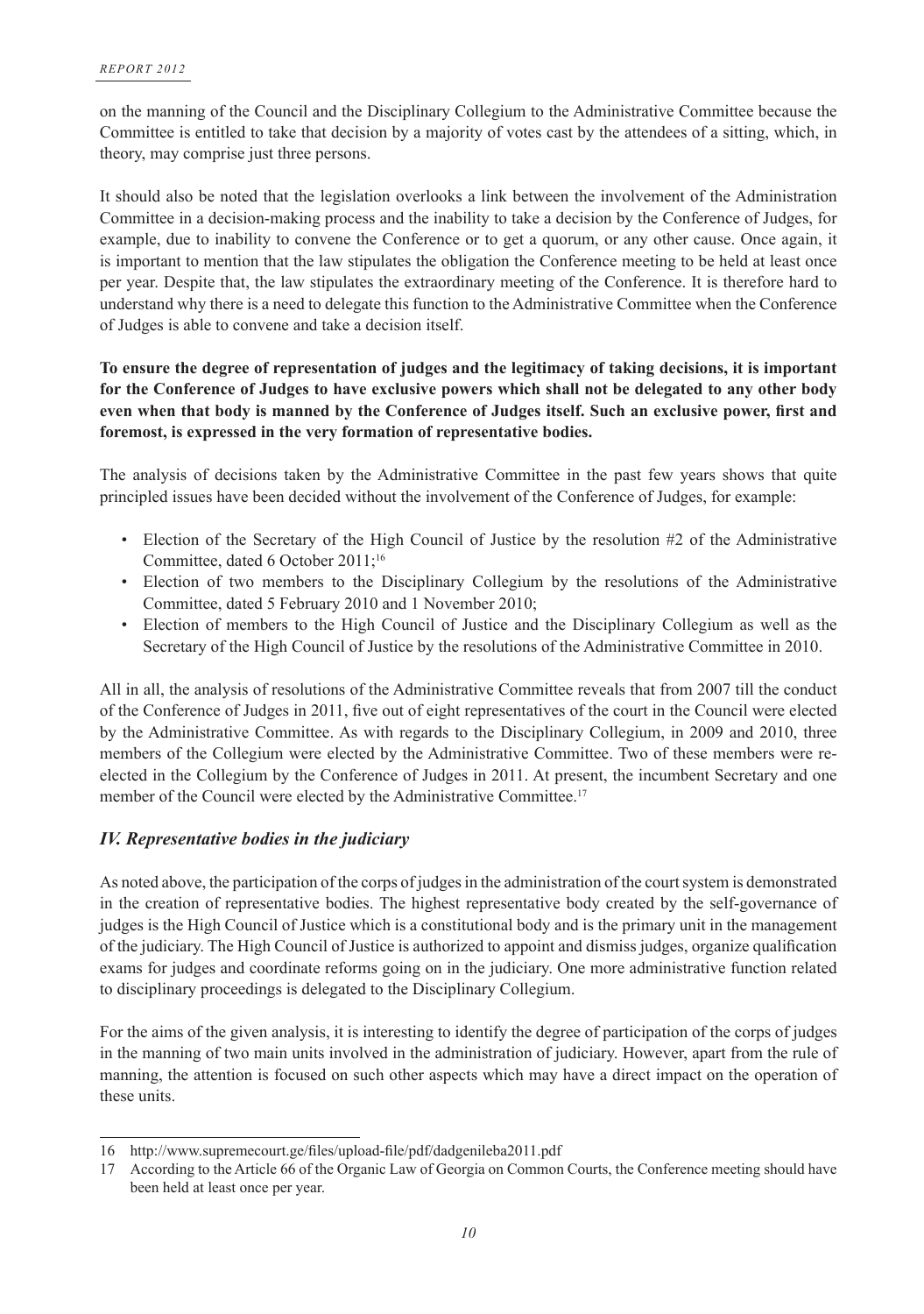# *The High Council of Justice*

Amendments to the Organic Law of Georgia on Common law Court made in 2012 improved the rule of manning and operation of the High Council of Justice in several aspects. With these amendments, inter alia, the political neutrality of the Council has enhanced competence requirements for members of the Council and there is improvement in the decision making procedure regarding the appointment of a judge by the Council.

However, problems impeding the further strengthening of the representation and independence of the Council still remain and to solve them additional changes to the legislation are required. The overview of these issues are provided below, which takes into account amendments that have been made to the legislation.

# *- The share of judiciary in appointing persons*

Unfortunately, no changes have been made to the issue of representation of the judiciary in the Council. Consequently, the procedure of electing judge-members to the Council remains a problem.

The judiciary is represented by nine members in the Council, including the Chairman of the Supreme Court as ex officio member. The remaining eight members are elected by the Conference of Judges upon the submission of the Chairman of the Supreme Court. Pursuant to the Organic Law on Common Law Courts, the right to nominate judge-members to the Council (including the Secretary of the Council) belongs exclusively to the Chairman of the Supreme Court<sup>18</sup>.

# **Even though judge-members of the Council are elected by the Conference of Judges, the power of the Conference is limited to either voting for or against nominees. Judges participating in the Conference do not have the right to put to a vote candidates whom they favor. This significantly affects the effectiveness of the involvement of the Conference of Judges in the manning of the representative body.**

A provision specified in relation to the Administrative Committee, which allows any judge of common courts to nominate a candidate to the Administrative Committee, serves the very aim of raising the degree of representation of judges. This issue is even more important in relation to the High Council of Justice whose decisions (considering the importance of these decisions) in the process of administration of the judiciary require a higher level of legitimacy.

Awarding an exclusive right to nominate candidates for the Council membership to a sole person adversely affects an adequate and full-fledged representation of the corps of judges in the High Council of Justice. Moreover, this regulation feeds unhealthy processes inside the judiciary. **The existing share of Judiciary in appointing persons does not create the best possibility of manning the Council. For the Council to enjoy a real power of representation of self-governance of judges, each judge of the Conference of Judges must be allowed to nominate a candidate to the Council membership.**

Moreover, given the importance of the issue, it would be better if the law specifies a different regime of voting, in particular, a secret ballot, by the Conference of Judges. Moreover, the legislation may establish a qualified majority of votes for the election of a Council member in order to ensure a higher consensus toward members of the Council on the part of judges of common law courts.

#### *- Political neutrality of the Council*

Legislative amendments enhanced the political neutrality of the Council. Restrictions on the political activity were imposed on those two members who are appointed by the president. Moreover, amendments specify that

<sup>18</sup> Paragraph 4, Article 47 of the Organic Law of Georgia on Common Law Courts.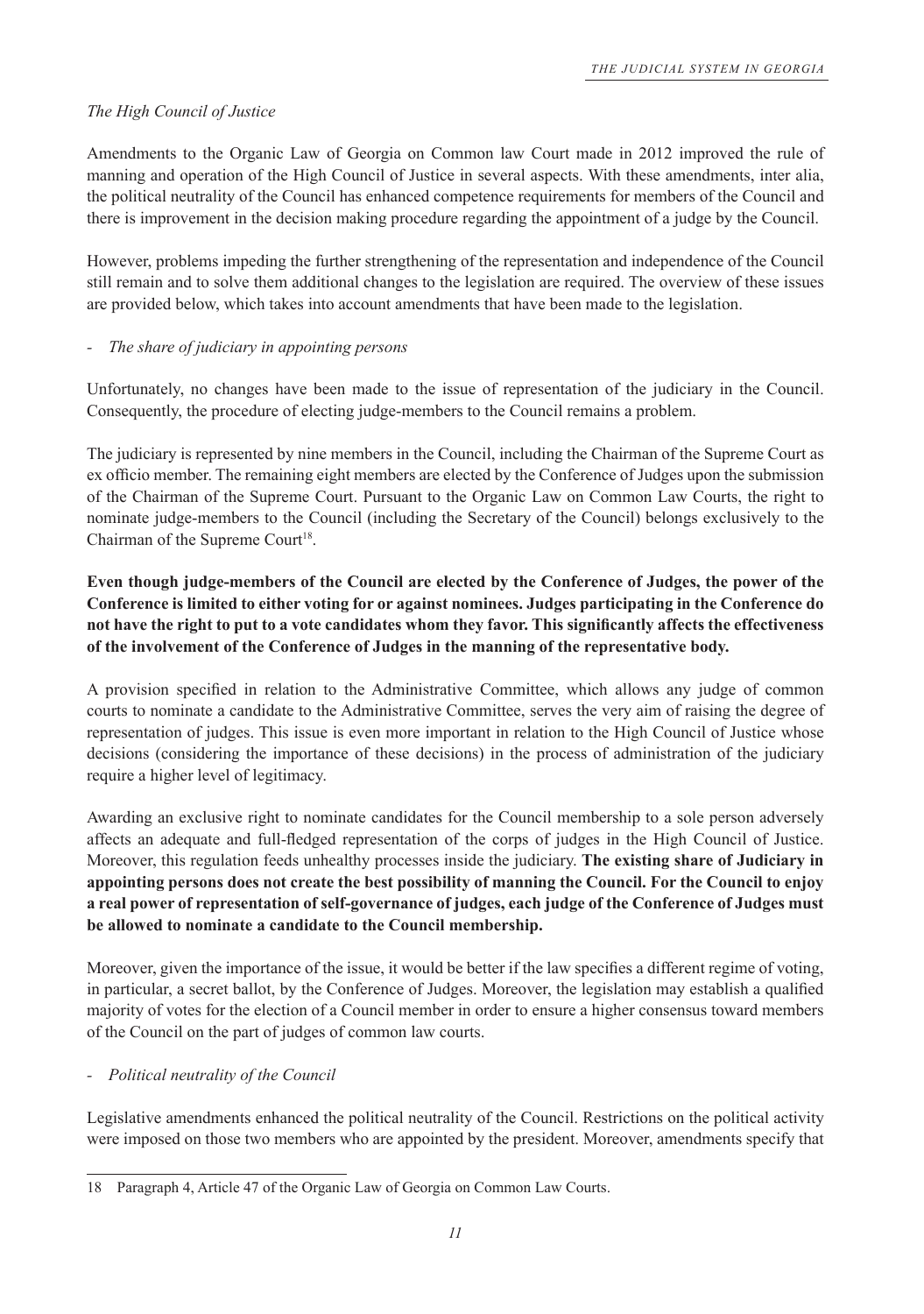the Secretary of the High Council of Justice shall be a judge of the common law court which means that the restrictions on political activity extend to the secretary as well. These amendments represent a significant step towards the protection of the Council's activity from political influences.

### **However, in order to fully ensure the political neutrality of the Council, a similar restriction must also be imposed on persons appointed by the Parliament.**

The legislature is represented in the Council by members of the parliament, namely, the head of parliamentary committee for legal issues, who is an ex officio member of the Council, and three MPs of which at least one must be from the parliamentary majority. This regulation allows the involvement of such people in the administration of the judiciary, who have concrete political goals, positions and responsibilities. For further strengthening of the Council's political neutrality, the restrictions on political activity must apply to all the members of the Council, including those appointed by the parliament.

According to an Opinion of the Consultative Council of European Judges (CCJE), *"If in any state any non judge members [of the Council] are elected by the Parliament, they should not be members of the Parliament, should be elected by a qualified majority necessitating significant opposition support*<sup>19</sup>.<sup>*"*</sup>

In order to protect the activity of the Council from political interests and influence of its members, **the legislation must establish a different procedure for electing members to the Council from the parliament. A new regulation must contain an obligation of the parliament to elect its representatives from politically neutral people, outside the composition of the Parliament. Herewith, it is important for the law to include the criteria for these persons, including the adequate requirements in regard to their profession, competence and personal characteristics.** 

As with regards to the members of the Council appointed by the President, it should be noted that the legislative amendments defined the principle of restricting their political activities as well as criteria for appointment. However, the legislation does not provide for the restriction of the right of the President of early recall of the two members appointed by him. The absence of such a restriction may affect the degree of independence of those members of the Council who have been appointed by the President.

#### *Disciplinary proceeding*

In 2012, the legislation had been significantly amended in the area of regulation of disciplinary proceedings against judges. Most of the amendments targeted the issue of complete confidentiality of such proceeding, making them partially public. Amendments also affected fundamentals of the disciplinary proceeding. Accommodating provided recommendations, such wordings as "a gross violation of a law by a judge" and "breach of the internal statute" which have been deleted from the fundamentals of disciplinary proceeding, which is a positive move toward the strengthening of independence of judges. The rule of manning the Disciplinary Collegium has been amended as well. This amendment, however, did not eradicate the main problem concerning the conflict of interests of the members of the Disciplinary Collegium.

Taking into account amendments implemented in relation to the conduct of disciplinary proceeding, presented below are those issues which require additional changes to the law.

#### *- The manning of the Disciplinary Collegium*

With regard to the Disciplinary Collegium of the judges of common courts, it is necessary to review the place of the Disciplinary Collegium in the judiciary as well as the role of the Conference of Judges in staffing the Collegium.

<sup>19</sup> CCJE Opinion #10, para.32, https://wcd.coe.int/ViewDoc.jsp?Ref=CCJE(2007)OP10&Language=lanEnglish&Ve r=original&Site=COE&BackColorInternet=FEF2E0&BackColorIntranet=FEF2E0&BackColorLogged=c3c3c3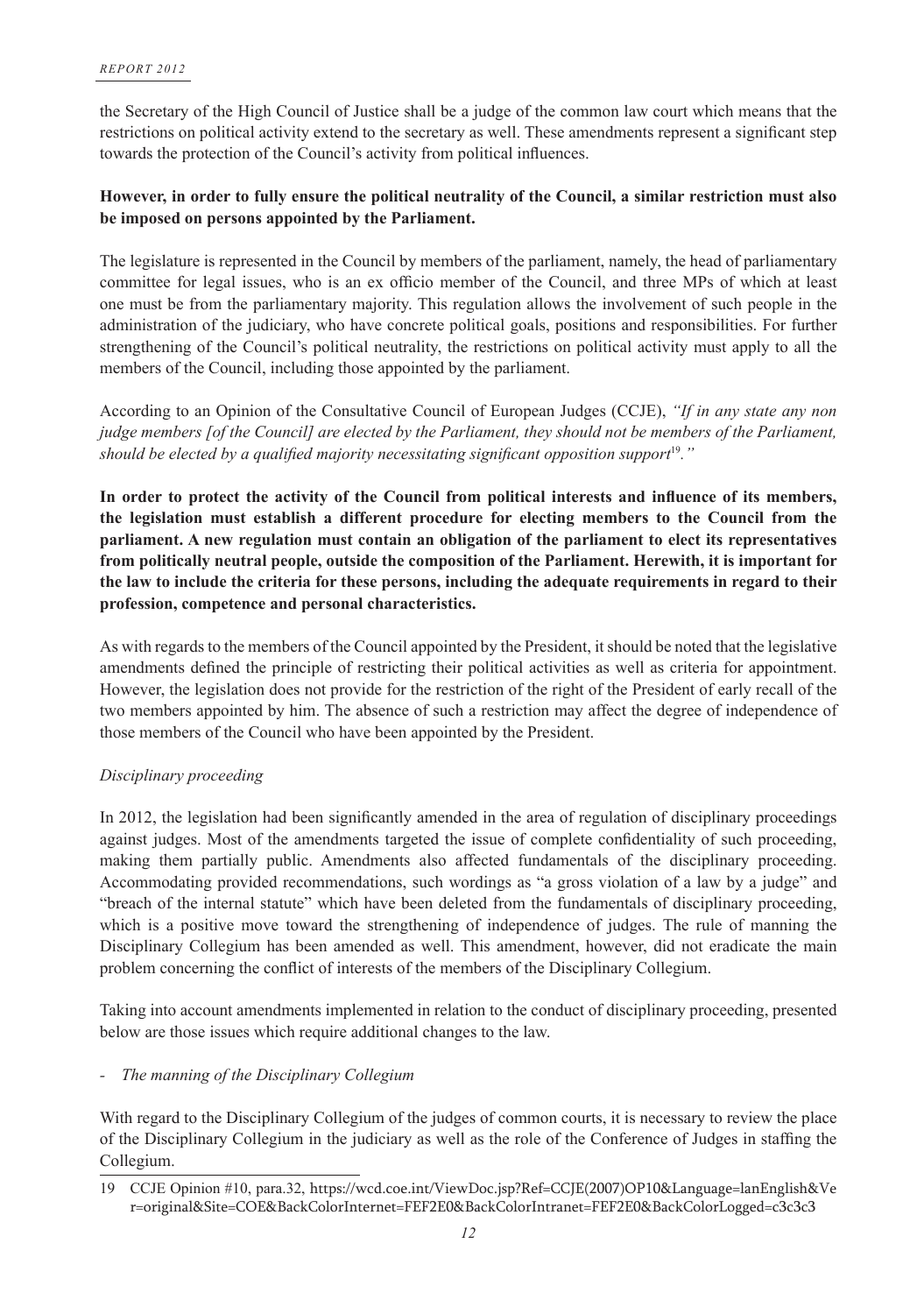Following the legislative amendments, the Disciplinary Collegium consists of five members with three of them being judges elected by the Conference of Judges from the composition of the High Council of Justice while the remaining two members are non-judges elected by the High Council of Justice from its own composition. At the same time, the High Council of Justice is the body commencing a disciplinary prosecution which means that a decision on commencing or terminating a disciplinary prosecution against a judge is taken by the High Council of Justice.<sup>20</sup> It is clear, that the consideration of a disciplinary case by the body responsible for commencing a disciplinary prosecution against a judge, falls short of objectivity and impartiality requirements to the conduct of a disciplinary proceeding. The rule of manning the Disciplinary Collegium, for its part, does not guarantee the avoidance of conflict of interests of members of the Council.

# **In order to ensure an impartial consideration of and the delivery of unbiased rulings on disciplinary cases, the manning of the Disciplinary Collegium shall be completely separated from the High Council of Justice; to this end, the Conference of Judges shall set up a body independent from the Council, with its members not being members of the High Council of Justice simultaneously.**

In addition to the conflict of interests, there is a problem concerning the procedure of electing members to the Disciplinary Collegium. The members of the Disciplinary Collegium are elected by the Conference of Judges. However, even in that case, candidates are nominated solely by the Chairman of the Supreme Court. The Conference has the right to vote for or against the nominees alone. The participants of the Conference do not have the right to nominate alternative candidates, which naturally cripples the principal power of the Conference to influence the process of formation of representative bodies.

# **The Disciplinary Collegium is one of those principal bodies which are redistributed important administering functions of the judiciary. Moreover, the activity of the Collegium is especially important in terms of strengthening the independence of judges of common law courts. Therefore, it is natural that a high degree of involvement of judges in the activity of this body is necessary.**

Consequently, the regulation of the process of manning the Disciplinary Collegium as well as voting needs to be amended in such a way as to ensure the increased role of the Conference of Judges in the formation of the Collegium. To this end, every judge of common law courts must be given a possibility to nominate a candidate to the Disciplinary Collegium. Additionally, it would be better to practice secret ballot and a qualified majority vote.

# *- Dismissal of a judge*

Pursuant to the Law of Georgia on Disciplinary Responsibility and Disciplinary Prosecution of Judges of Common Law Courts, the dismissal of a judge as a measure of disciplinary responsibility, can be imposed over a judge of a common law court for committing the following disciplinary violations:

- $\triangleright$  Corruption or use of public office against justice and official interests;
- $\triangleright$  Incompatible activity;
- $\triangleright$  Inappropriate action for a judge;
- $\triangleright$  Failure to fulfill or improper fulfillment of duties of a judge;
- $\triangleright$  Breach of norms of judicial ethics.

With regard to the dismissal of a judge, the Venice Commission noted in its opinion: *"An early termination of the mandate of a judge should only be used as a last resort in exceptional cases, for instance if found guilty of a criminal offence, or for health reasons or if s/he is permanently prevented from performing his or her duties."*<sup>21</sup>

<sup>20</sup> Paragraph 2, Article 15 of the Law of Georgia on Disciplinary Responsibility and Disciplinary Prosecution of Judges of Common Law Courts.

<sup>21</sup> Opinion of the Venice Commission on the Law on Disciplinary Responsibility and Disciplinary Prosecution of Judges of Common Law Courts of Georgia", 2007, para.25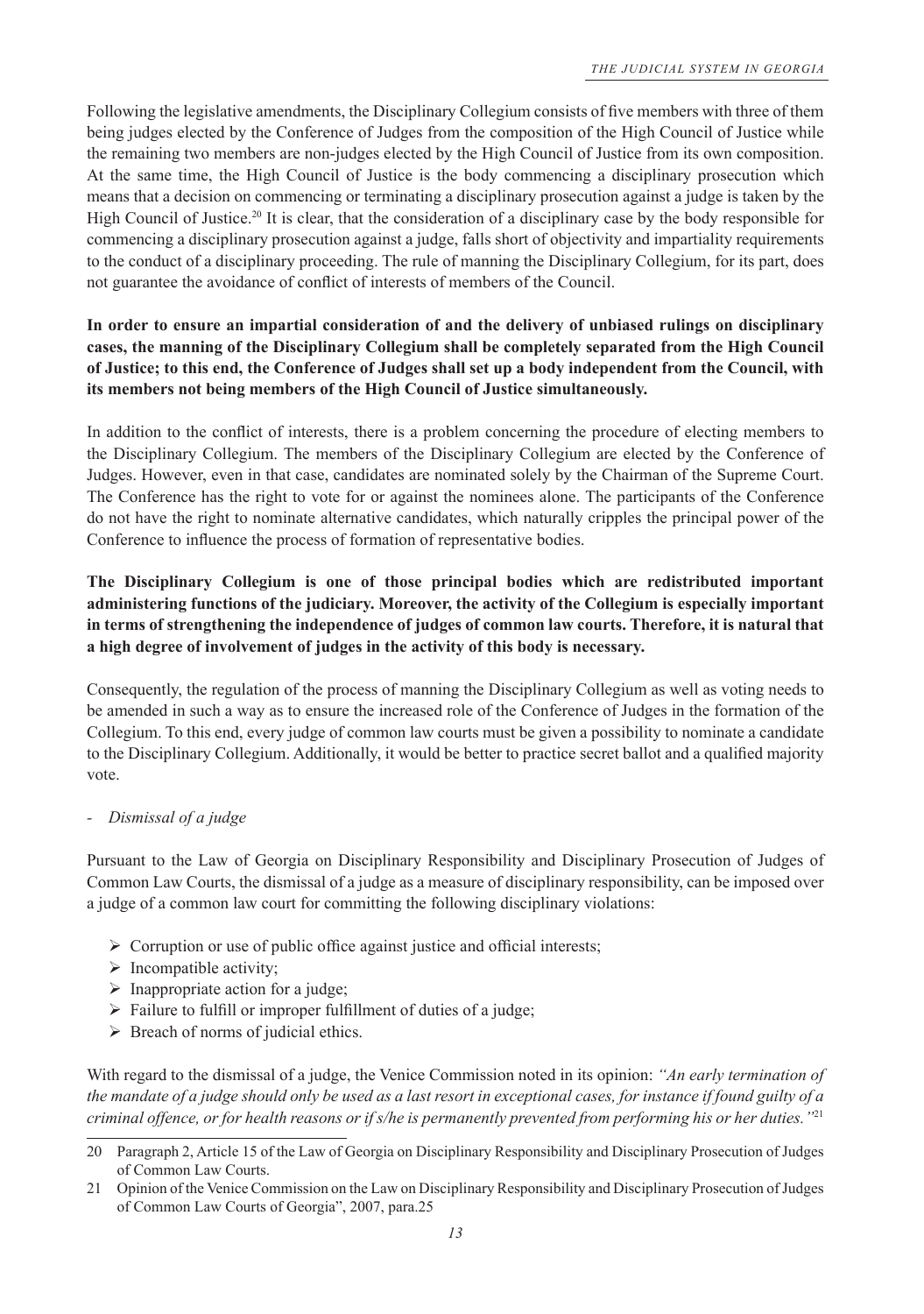According to the law, in the case of dismissing a judge the Disciplinary Collegium takes into consideration the extent and severity of disciplinary infraction as well as any previous disciplinary violation. Moreover, *"If the primary penalty, which has been imposed for previous disciplinary violation, has not been annulled, as a rule [the] Disciplinary Collegium shall impose a more severe penalty upon a judge."*

According to official statistics of the High Council of Justice, five disciplinary cases (against four judges) were considered in 2010 and only one judge was dismissed. In 2011, the Disciplinary Collegium considered 25 cases and dismissed only one judge as well<sup>22</sup>.

Article 43 of the Organic Law of Georgia on Common Law Courts specifies a number of grounds for the dismissal of judges or termination of their mandate, including: "committing a disciplinary violation" and "holding an office incompatible with the status of a judge or incompatible activity." It is noteworthy that "holding an office incompatible with the status of a judge or incompatible activity" is one of the types of disciplinary violations and a disciplinary prosecution can be initiated against a judge on that ground and "a severe reprimand" or "release from office" applied as a sanction.<sup>23</sup> Moreover, according to paragraph C, Article 43 of the Organic Law, the High Council of Justice has the right to make a decision on the dismissal of a judge without the decision of the Disciplinary Collegium. However, dismissal of a judge on the ground of a disciplinary violation requires a decision of the Disciplinary Collegium. This, in turn, implies the conduct of a procedure established under the law for hearing a disciplinary case, which must ensure the equality of the accusing party and judge as well as other procedural guarantees to a judge who is being prosecuted, inter alia, the possibility to present their positions, documents and other evidences, raise motions to present additional documents, to summon additional persons, as well as the right to invite a lawyer and to appeal a decision of the Disciplinary Collegium to the Disciplinary Chamber. **These guarantees are provided to a judge only when his/her case is heard in accordance with the Law on Disciplinary Responsibility and Disciplinary Prosecution of Judges of Common Law Courts of Georgia. Consequently, a judge cannot enjoy such guarantees when a decision on his/her dismissal is taken by the High Council of Justice on the basis of paragraph C, Article 43 of the Organic Law of Georgia on Common Law Courts.**

Despite such significant differences in terms of procedure or rights, neither the Organic Law of Georgia on Common Law Courts nor the Law on Disciplinary Responsibility and Disciplinary Prosecution of Judges of Common Law Courts of Georgia spell out the difference between "holding an office incompatible with the status of a judge or incompatible activity" and "activity incompatible with the position of a judge or incompatibility of interests with the duties of a judge." Herewith, as practice demonstrates, dismissal of the judge and strike off from the reserve based on this ground takes place with the sole decision of the High Council of Justice, without referring to the Disciplinary proceedings<sup>24</sup>. The decision of High Council of Justice on "Dismissal of M. Mtsariashvili and striking her off from the list of reserve" was based on holding an incompatible position/ activity. No disciplinary proceedings were held in the framework of disciplinary collegium on this particular case. In the light of such precedent, it is not clear-cut when an incompatible activity can be considered a disciplinary violation and accordingly require a decision of the Disciplinary Collegium and when a judge can be dismissed on the same ground without a decision of the Disciplinary Collegium.

It would be better if the legislation explicitly specifies that the consideration of issues of incompatibility falls within the competence of the Disciplinary Collegium and only after the Collegium has established the fact of such violation and then has taken a decision on the imposition of sanction, the Council is allowed to fire a judge on that ground.

<sup>22</sup> http://www.hcoj.gov.ge/?l=2&i=113

<sup>23</sup> Paragraph B, Article 54<sup>1</sup> of the Law on Disciplinary Responsibility and Disciplinary Prosecution of Judges of Common Law Courts of Georgia.

<sup>24</sup> Decision of High Council of Justice # 1/250, December 21, 2010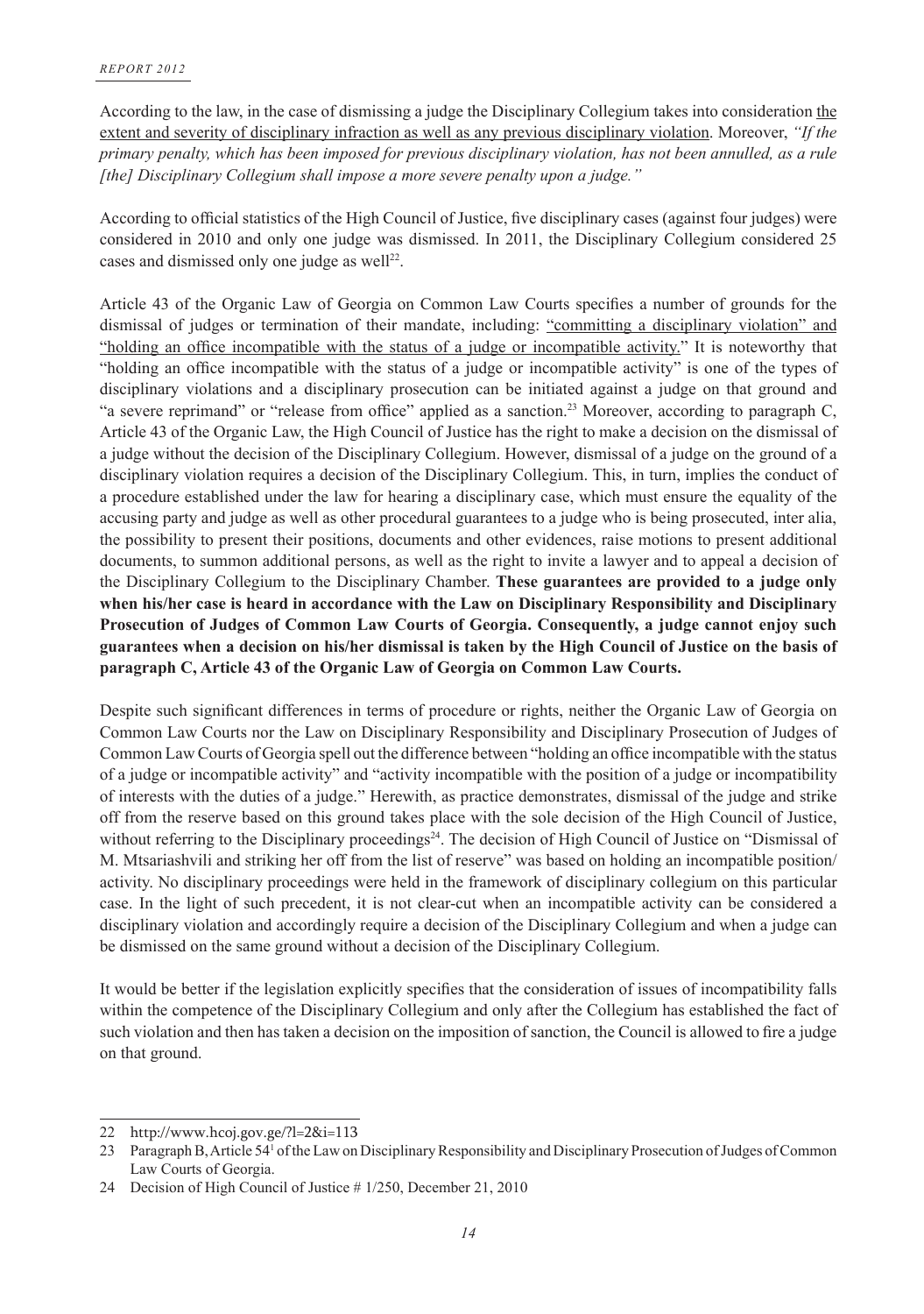#### *- Openness of disciplinary proceeding*

An absolute confidentiality of disciplinary proceedings was one of the most pressing issues that has been deregulated by legislative amendments. Before the amendments, the disciplinary hearing was completely closed not only for interested parties but for a complainant as well. Confidentiality of the process did not allow any control over the conduct of disciplinary proceeding and raised questions about the impartiality and substantiation of rulings. Recent amendments in the legislation have changed the situation in favor of more transparency.

Though, it should be mentioned here that, in the course of analyzing the disciplinary process in 2011, the following tendency was revealed: 940 complaints were sent to the High Council of Justice for examination. Out of that, disciplinary prosecution against judges was terminated in 422 cases, in 431 cases repeated applications were combined with other similar applications and sent according to jurisdiction and in 19 cases judges received private recommendation notes. In contrast to the cases which are under review by the Disciplinary Collegium and in contrast to the decisions which will be publicized according to the new standards, neither the above mentioned decisions taken by the HCoJ nor the circumstances of those cases are public and accessible.

Taking this into consideration, the results of amendments are of crucial importance. According to the amendments, Article 5 has been added to the second paragraph, allowing a possibility for a complainant to receive, upon his/her request, a corresponding notice about a decision of the High Council of Justice as well as a decision of the Disciplinary Collegium. An amendment was made to Article 81 as well, regulating the publicity of decisions by both the Disciplinary Collegium and the Disciplinary Chamber. According to the amendment, "Decisions of the Disciplinary Collegium and the Disciplinary Chamber are published, without disclosing personal data of a person, on the official web-page. The Disciplinary Collegium and the Disciplinary Chamber have the right to publish their decisions."

Such amendments are important steps toward improving the transparency of the process. The move from total confidentiality toward openness helps satisfy existing interest to the process. The implementation of the new standard in practice will also reveal whether there is a need of additional changes and if yes, of what kind and in what areas.

#### *V. Separation of competences between representative bodies*

According to an Opinion of the Consultative Council of European Judges (CCJE) of the year 2003, in order to ensure a proper distribution of functions, the training of judges and the conduct of disciplinary proceeding must not be direct responsibilities of one and the same body. A similar stance was expressed with regard to the conflict of interests in the 2007 opinion of the CCEJ as well, according to which disciplinary cases should be dealt with by a disciplinary commission composed of a substantial representation of judges, different from the members of the Council of Justice.<sup>25</sup>

Recommendation regarding the separation of competences is also provided in the Kyiv recommendations, which state that the key goal of separation is to avoid concentration of the power into the hands of a single body.

The most important functions in the administration of the court system, which should be redistributed among representative bodies elected by the Conference of Judges, can be classified in the following way:

<sup>25</sup> Para. 64 https://wcd.coe.int/ViewDoc.jsp?Ref=CCJE(2007)OP10&Language=lanEnglish&Ver=original&Site=CO E&BackColorInternet=FEF2E0&BackColorIntranet=FEF2E0&BackColorLogged=c3c3c3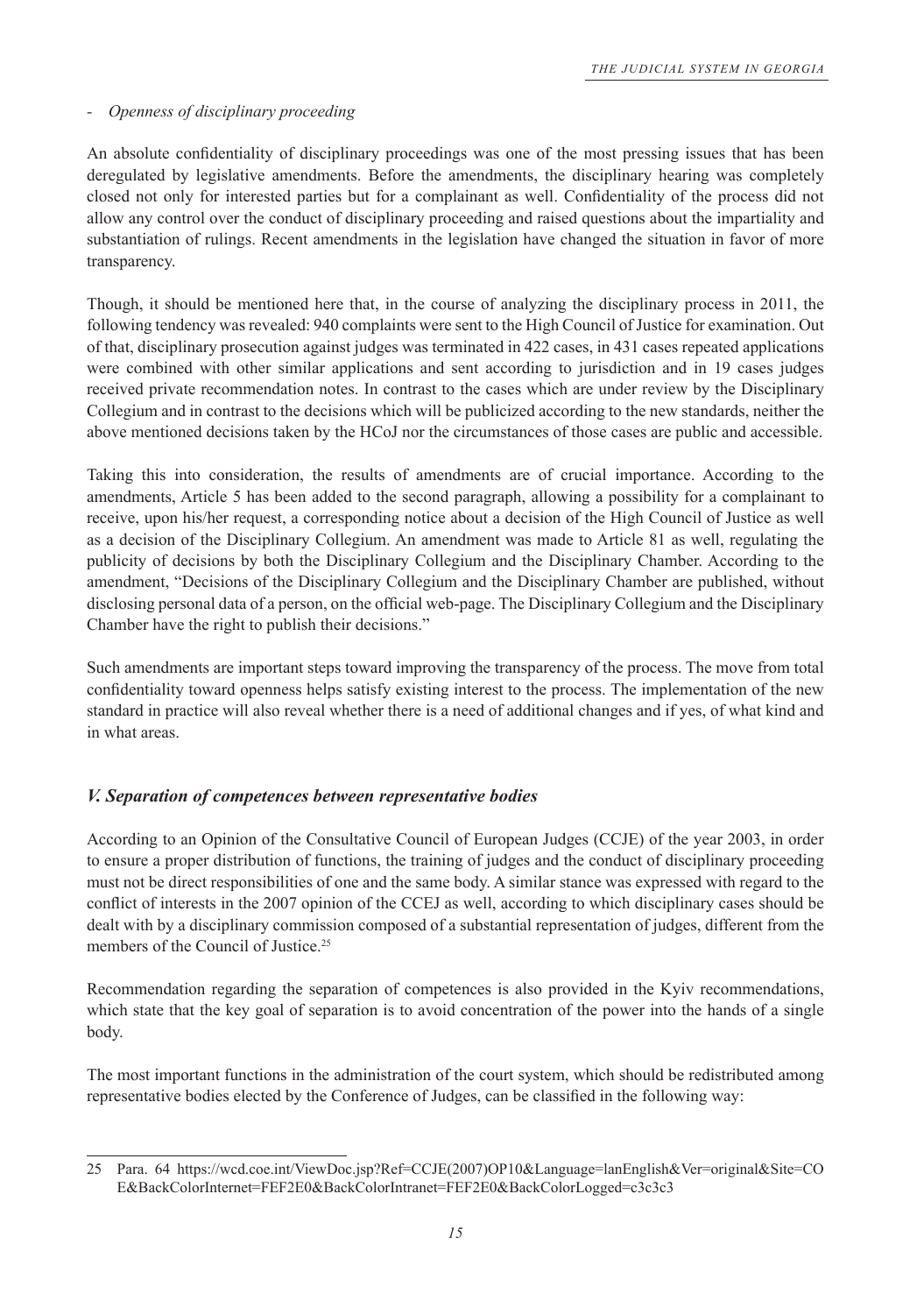- Appointment/dismissal of judges;
- Training of judges;
- Promotion of judges;
- Disciplinary prosecution.

Most of the above listed functions are entrusted to the High Council of Justice. Among them, the Council is responsible for conducting a competition for the admission of students to the High School of Justice as well as for the appointment, promotion, transfer, and dismissal of judges. Within the limits of the Disciplinary Collegium, members of the Council consider disciplinary cases against judges. Powers regarding the issues related to financial and material and technical provision of common law courts are delegated to the Department of Common Courts, thus weakening the Council's competence in this area. However, one should take into account the subordination existing between the Council and the Department. The head of the Department is appointed by the Secretary of the Council in agreement with the Council. For his/her part, the head of the Department is accountable to the Council.

## **Obviously, the High Council of Justice is assigned the leading role in the administration of the judiciary. Key functions are accumulated in the hands of the Council and it does not distribute them among**  representative bodies. This results in the concentration of significant powers within one body which is **not counterbalanced by the powers of other bodies in the administration of the court system.**

In order to avoid the amassing of excess powers within one body and to enhance the role of self-governance of judges in the administration process, certain functions may be taken away from the Council and be redistributed among such bodies that are totally independent from the Council.

First and foremost, the need for separation of competencies is important in the context of disciplinary proceeding against judges. In order to ensure impartial consideration of and ruling on disciplinary cases, the Disciplinary Collegium must be entirely separated from the High Council of Justice and to this end, a body independent from the Council must be created by the Conference of Judges.

Apart from disciplinary proceeding, the Conference of Judges must also create a committee for evaluation and promotion of judges as a body independent from the Council. That committee will be responsible for issues concerning promotion of judges.

#### *- Election of chairmen of courts*

The process of electing chairmen of courts also concerns the distribution of responsibilities. Under the existing regulation, the right to appoint chairmen of city and appeal courts falls within the competence of the High Council of Justice.

Bearing in mind that along with judiciary duties within concrete courts, court chairmen also have separate administrative functions, judges of these courts may have a legitimate interest to participate in the process of electing chairmen of courts. Allowing such a possibility inside the courts would be conducive to healthier relationships between judges and chairmen of courts.

Considering the above information, it would be better if the existing rule of appointing court chairmen be revised and the decision on the appointment of chairman, instead of the High Council of Justice, be taken by all judges of a corresponding court.

The model of distribution of responsibilities described above, will prevent the Council of Justice from concentrating excessive power in its hands, on the one hand, and on the other hand, will increase the involvement of judges in the decision-making process.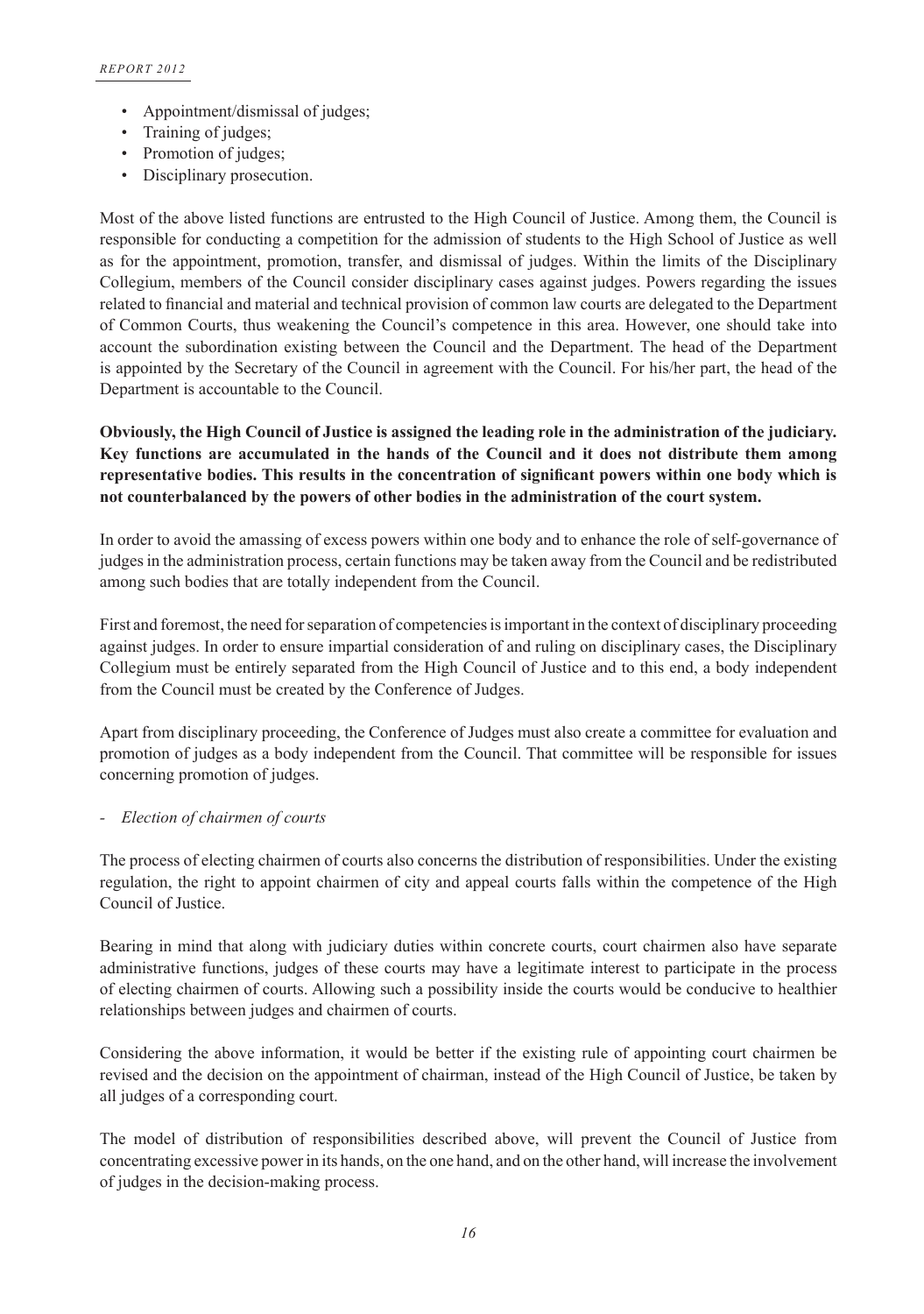# *VI. Appointment of judges*

The Georgian legislation provides for several ways of designating a person on a position of judge, including, initial assignment to a position, appointment without contest (Article 37 of the Organic Law of Georgia on Common Law Courts), putting responsibility on another judge (transfer) and promotion. In most cases, the legislation provides quite ambiguous and insufficient regulation of these procedures, which implies a rather big discretionary power of the High Council of Justice in decision making.

A positive change has been observed with regards to the rule of appointing judges, resulting from the legislative amendment concerning a decision making by the High Council of Justice. Under the previous rule, the election of a person to a position of a judge needed the vote of the majority of attending Council members but not less than one third of the total composition, including consent of at least one member of each of the three government branches. The amendment has abolished the possibility of vetoing a candidate and increased the number of votes needed for the appointment. At present, the Council appoints a judge if a candidate for judge has been supported by the majority of attending Council members but not less than half of the total composition.

In this regard, there are other problematic issues related to the appointment of judges, majority of them emerge from ambiguous regulation and procedures, thus urging for more clarity in the legislation.

The legislation specifies two rules of the appointing judge for the first time:

- a) For persons who are students of the High School of Justice<sup>26</sup>;
- b) For persons who are relieved from attending the High School of Justice<sup>27</sup>.

A person relieved from attending the High School of Justice is elected to the position of a judge through contest which involves a two-stage selection process including submission of documents at the first stage and interviewing shortlisted applicants (if the Council deems it necessary) at the second stage.

In decision making on the appointment of a justice student as a judge, the following factors are considered: numerical order of an applicant on the qualified list of justice students and the evaluation of an independent board of the High School of justice.

**Given the existing two rules, it is interesting how they are applied in practice and how much they ensure equal opportunities to all subjects eligible under the law to take up the position of judges. It is noteworthy that different groups of subjects (students, on the one hand, and persons relieved from attending the School, on the other) require different circumstances in order to take up the position. Under the law, the creation of such circumstances is the responsibility of the High Council of Justice which must ensure equal start-up conditions for every subject eligible by the law.**

It should be noted that the declared policy of the state is to give preference to graduates from the High School of Justice in manning the court system, having undertaken theoretical and practical training course at the High School of Justice. Even though such an approach may be justifiable by objective reasons, it still does not free

27 Persons released from attending the High School of Justice are:

incumbent and former judges of the Constitutional Court.

<sup>26</sup> A person who having undertaken a corresponding contest is admitted to the High School of Justice by the decision of the High Council of Justice and receives a certificate of justice student.

<sup>•</sup> persons nominated for the election to the position of a Supreme Court judge;

<sup>•</sup> former judges who have passed qualification exams and have at least 18 months of work experience in the capacity of judges;

<sup>•</sup> persons included in the list of justice students regardless of how long they have worked as judges or whether or not they have been appointed as judges;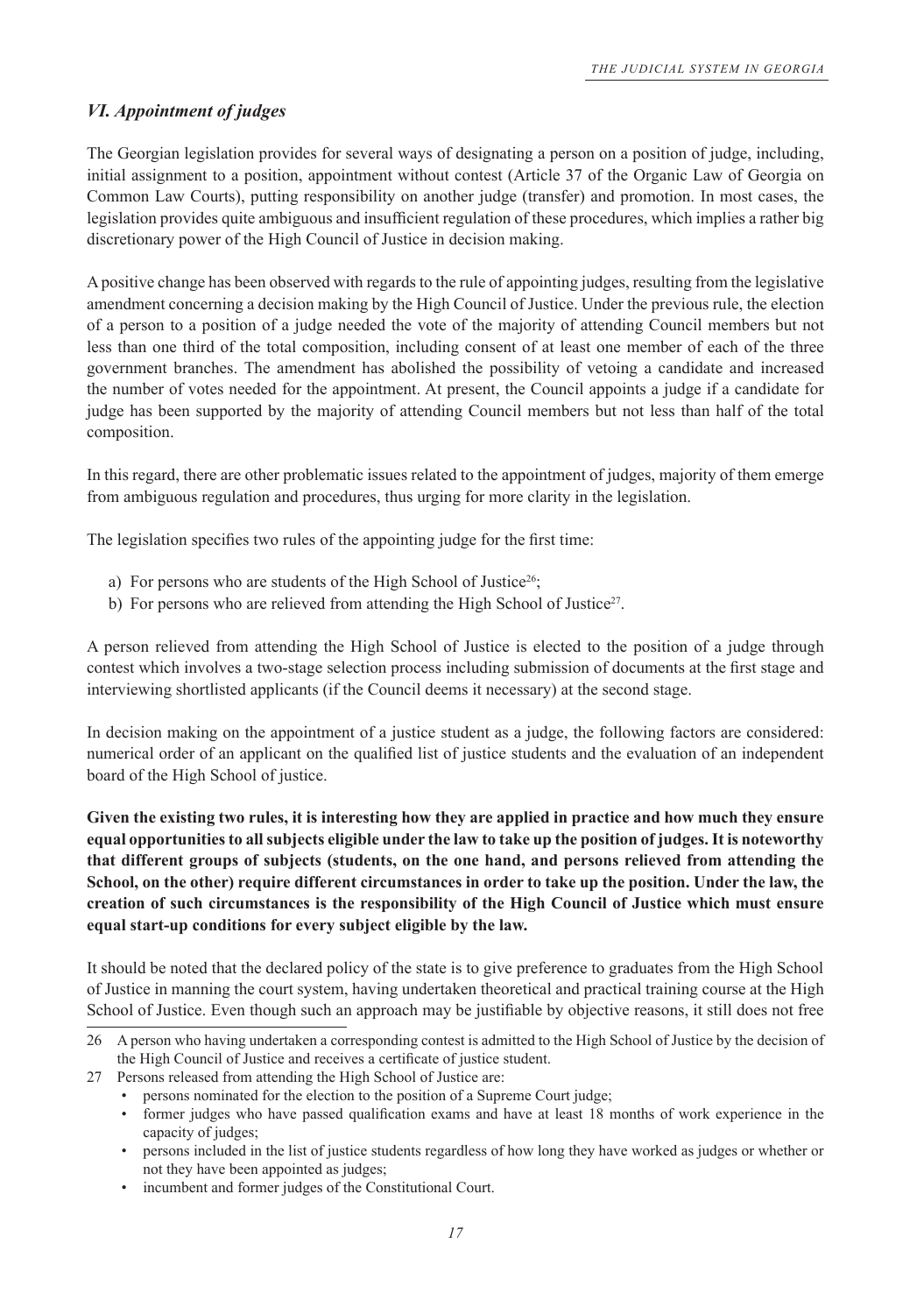relevant bodies from obligation to give an opportunity to persons relieved from attending the School to take up the position of a judge, as it is provided by the law.

#### *- Persons relieved from attending the High School of Justice*

The rule and terms of taking up the position of a judge is defined by the decision of the Council "On the Rule of Selecting Candidates for Judges" which concerns different regimes for different groups of subjects. According to that rule, in case of vacancies in city and appeal courts, the High Council of Justice announces a contest through an official print media outlet. This provision, however, does not explicitly indicate an obligation of the Council to announce a contest in case of any vacancy.

The issue is made even more ambiguous by paragraph 2, Article 7 of the Council's decision, which states that **"After the expiry of the registration term (meaning the deadline for the submission of application when a** contest is announced), the High Council of Justice considers accordingly applications specified in **Article 2 (meaning applications of justice students) or conducts a contest."** This provision and in particular, conjunction "or" can be interpreted as the right of the Council to conduct a contest and select a judge from those candidates who have been relieved from attending the School and who applied to the High Council of Justice for the contest.

In the event of such an interpretation of that provision, the Council is entitled not to announce a contest at all or even if a contest has been announced, it does not have to consider applications of those applicants who have been relieved from attending the High School of Justice, on the ground that justice students' applications were given a priority and nominees for judges were selected from them. **Bearing in mind that the only way to be appointed as judges for those persons who have been relieved from attending the School is through contest announced by the Council, such an approach deprives them of any opportunity to get into the court system via any other way.**

Yet another provision in the rule approved by the Council worth noting is the one that awards the Council the right to call shortlisted applicants for interview at the second stage at its own discretion. For the process of selection of persons relieved from attending the School to be transparent and to provide the possibility of differentiating between applicants, it is necessary to make the interviewing of shortlisted applicants an obligatory stage of the contest.

#### *- Justice students*

The rule approved by the Council concerning justice students indicates that in taking a decision on the appointment of a judge, the Council takes into account an applicant's numerical order on the qualified list of justice students and the evaluation of an independent board of the School. Moreover, upon the decision of the Council, a justice student can be invited to a sitting of the Council. According to these provisions, students are mainly evaluated at the High School of Justice and that evaluation is considered by the High Council of Justice. Bearing that in mind, especially noteworthy under this model is the very stage of admission of students to the School, or the rule and criteria of selection, as well as the procedure of evaluation.<sup>28</sup>

The admission procedure to the High School of Justice - the form of contest, applicant registration, selection criteria and other contest-related issues are regulated by the charter of the High School of Justice.29 The admission contest is conducted by the High Council of Justice taking into account terms and criteria specified in the charter.

<sup>28</sup> According to the first wording of the Law on High School of Justice, before it had been amended in 2008, the Law had a provision regulating terms of the contest and ensured not only interviewing candidates but also video recording of these interviews and the publicity of information about voting. The current wording of the Law does not have such a provision.

<sup>29</sup> An independent board of the High School of Justice is authorized to approve the charter.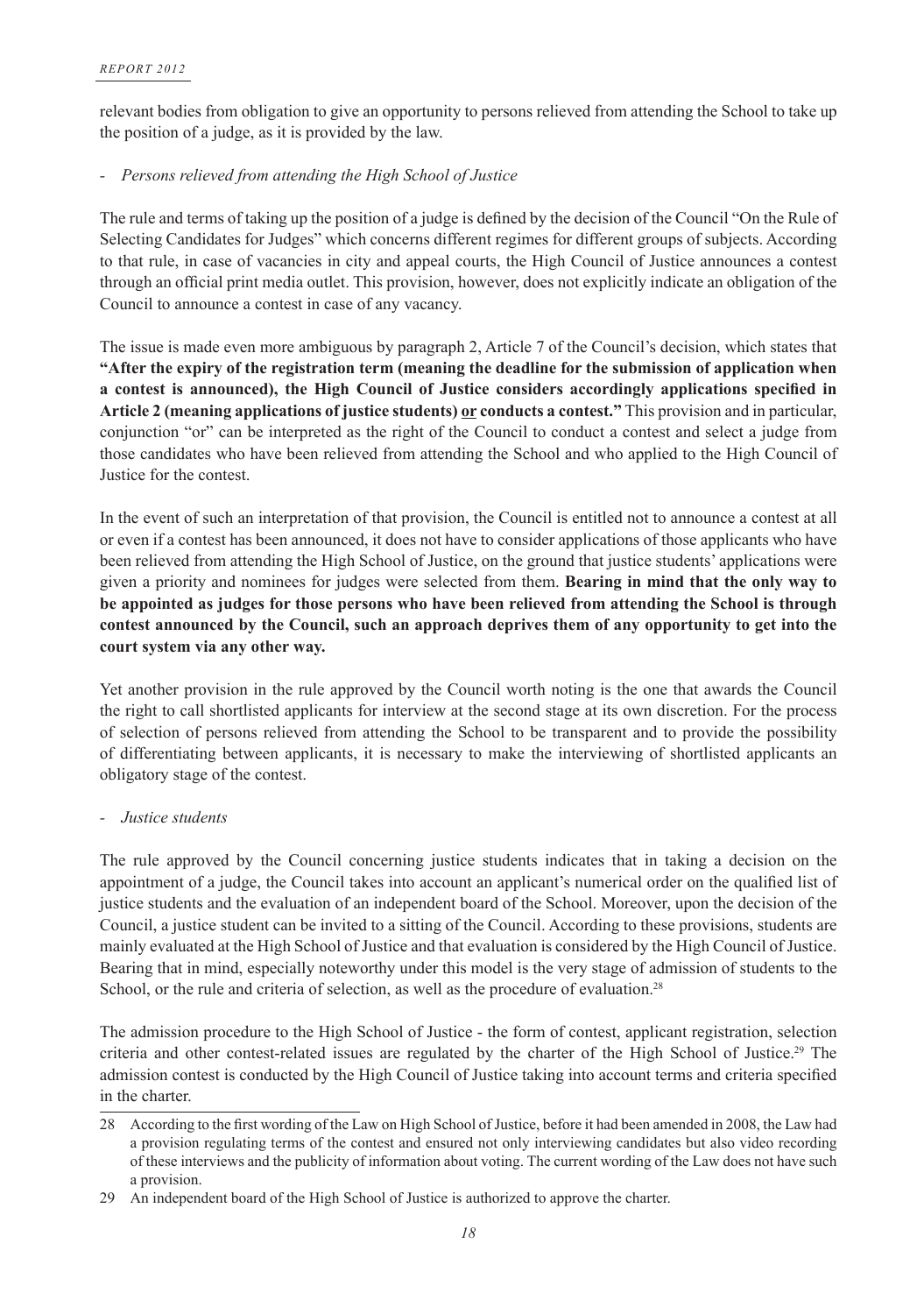According to the charter, the admission contest to the High School of Justice is conducted in two stages. At the first stage, applicants are selected on the basis of submitted documentation while applicants shortlisted for the second stage can be summoned for interviews by the Council. Criteria applied in selecting applicants are provided in Article 8 and include personal qualities, professional skills, analytical and logical thinking skills, etc.

Although the charter specifies the criteria for evaluating applicants, the process of selection still falls short of ensuring adequate transparency of the decision making process. The Council's right to invite shortlisted applicants for interviewing at its own discretion does not provide an opportunity to receive information and monitor the second stage of contest. Moreover, it does not help outline existing differences between applicants and evaluate the choice made by the Council from among applicants.

It is noteworthy that the legislation does not provide a possibility to challenge a decision of the Council. Given that the admission to the School is the only way of becoming a judge for a large group of subjects, it is of the utmost importance for the applicants to the School to have a possibility, in certain cases, to appeal decisions made by the Council. A complaints commission for an admission contest may be created, which would be responsible to consider complaints of applicants to the School. However, for a better transparency of the admission process and higher trust toward decisions of the Council, there is a need of ensuring possibilities for monitoring and evaluating the process. To this end, interested persons should be allowed to attend the selection process of applicants to the School.

# *- Separation of functions between the Council and the School*

The legislation does not clearly separate powers and responsibilities of the High Council of Justice and the High School of Justice. That issue is especially important at the stage of final evaluation of students and submission of that evaluation to the High Council of Justice.

The existing regulation grants the Council with the right to man the corps of judges. Consequently, the Council is responsible for appointing qualified cadres to vacant positions. Given that and also bearing in mind that the main source of filling in vacancies of judges is the High School of Justice, it is the Council's absolutely legitimate interest to participate in the admission process to the School. Otherwise, it would be unjustifiable to charge the Council with the responsibility of appointing qualified cadres.

As regards the education and evaluation at the School, that is the competence of only the School administration and its independent board. Bearing that in mind, the legislation needs to clearly define what type of information the School should provide to the High Council of Justice about a student after he/she completes a ten-year training course. It would be reasonable for the independent board to establish such a form of evaluation of a justice student, which would include the results of exams and work at seminars as well as evaluation by teachers and leaders of internship and description of discipline of a student. That evaluation form would be sent to the High Council of Justice during a decision making about appointing a student to the position of a judge. For the aim of supplying additional information on a student, the law may provide for the right of the Council to request appraisals from various entities.

The law needs to draw a clear line between the competencies of the Council and the School at the same time, each competence assigned must be consistent with the functions and degree of responsibility of each body. It is also important to clearly spell out that a decision on appointing a person to the position of a judge is taken by the High Council of Justice, which implies the right of the Council to take a positive as well as a negative decision about the appointment on the basis of the student evaluation received from the School and additional information sought by the Council. Moreover, a procedure which is followed by the High Council of Justice in taking a decision concerning the appointment of justice students as judges must also be specified explicitly; in particular, whether or not students are summoned to the sitting of the Council for interviewing or the Council takes a decision on the basis of evaluation received from the School.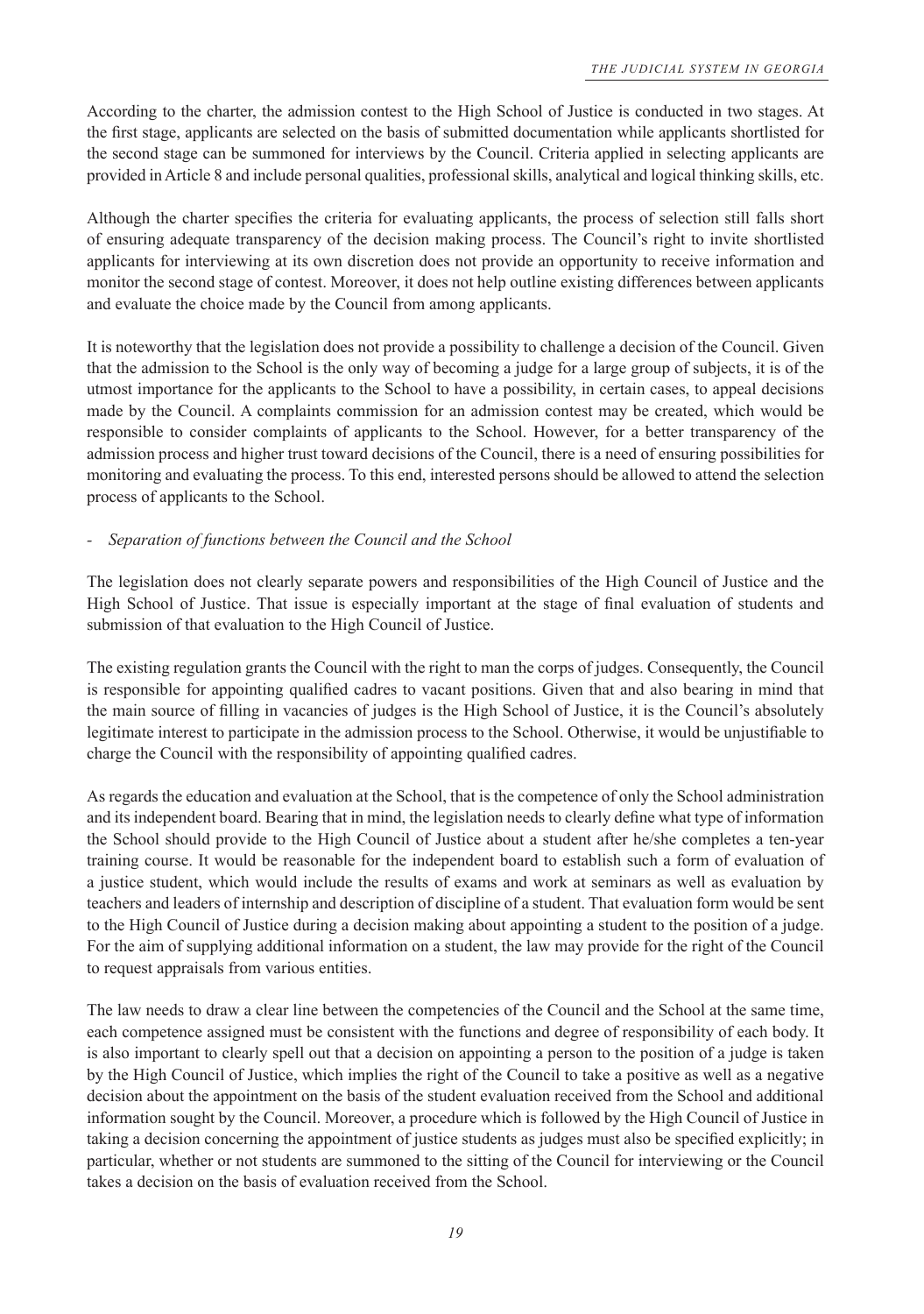In conclusion, a brief outline of those main issues concerning the rule of appointment of judges, which require additional legislative amendments are provided below.

First, the legislation needs to ensure equal conditions to all subjects willing to take a position of a judge. To this end, an obligation must be specified, requiring the Council to announce a contest for every vacant position.

The process of evaluation of both justice students and persons relieved from attending the School must become clearer and transparent. To this end, the selection stages need to be specified explicitly and an obligation of interviewing applicants shortlisted for the second stage must be established.

The admission of students to the School also needs additional regulation. At this stage, a higher degree of transparency is needed and a mechanism of appealing Council decisions by School applicants must be installed.

# *VII. Transfer of judges*

Imposing a judiciary authority on a judge in another court (transfer) does not represent a standard form of assignment to a position of a judge. It is an exception serving a concrete aim. Nevertheless, intensive application of that exception in practice has revealed the need for the issue to be regulated differently.

To this end, amendments were made to the Law of Georgia Concerning the Rule of Distribution of Powers and Cases between the Judges of Common Law Courts, which significantly improve the legislative regulation of that exception. In particular, a general rule of the transfer of judge has been established, which requires consent of the judge when the Council takes a decision on his/her transfer. The amendments, however, provide for exception with regard to the consent as well. Moreover, the length of transfer has been set at one year (with the possibility of extension for an additional year). These changes have underlined more vividly a special and exceptional nature of the transfer mechanism but have not fully eliminated problems related to it.

The grounds of the imposition of a judiciary power to another judge are:

- a) Absence of a judge in a concrete court;
- b) Sharp increase in the number of cases in a concrete court.

These grounds indicate that the transfer is a measure of a temporary nature, which becomes invalid upon the elimination of the cause of that measure. This may occur before the expiration of the term of transfer. Therefore, along with the identification of a maximum term of a transfer, it is important to tie the termination of the transfer with the occurrence of a concrete fact, for example, the decrease in the number of cases to a certain amount. In that case a judge, regardless of whether or not the term of his transfer has expired, must return to his place of assignment.

As with regards to the consent of a judge, according to the provision in the Law, the Council is given the right to transfer a judge to another court without his/her consent if it is in the interest of justice. Tying the application of this exception to such a broad base as the interest of justice may result in the replacement of the general rule with the rule of exception and using this mechanism toward judges on the basis of this exception. In theory, any issue arising in the court system can be linked to the interest of justice. Therefore, it will be important to analyze the application of this exception in practice by the Council, which can be conducted after judges have been transferred on the basis of amended legislation.

Among other issues, one question that requires clarification is whether after the expiry of a one-term secondment, a judge can be transferred again to another court. The existing norm fails to answer this question because it focuses on the extension of the term alone and does not specify whether after the expiry of a one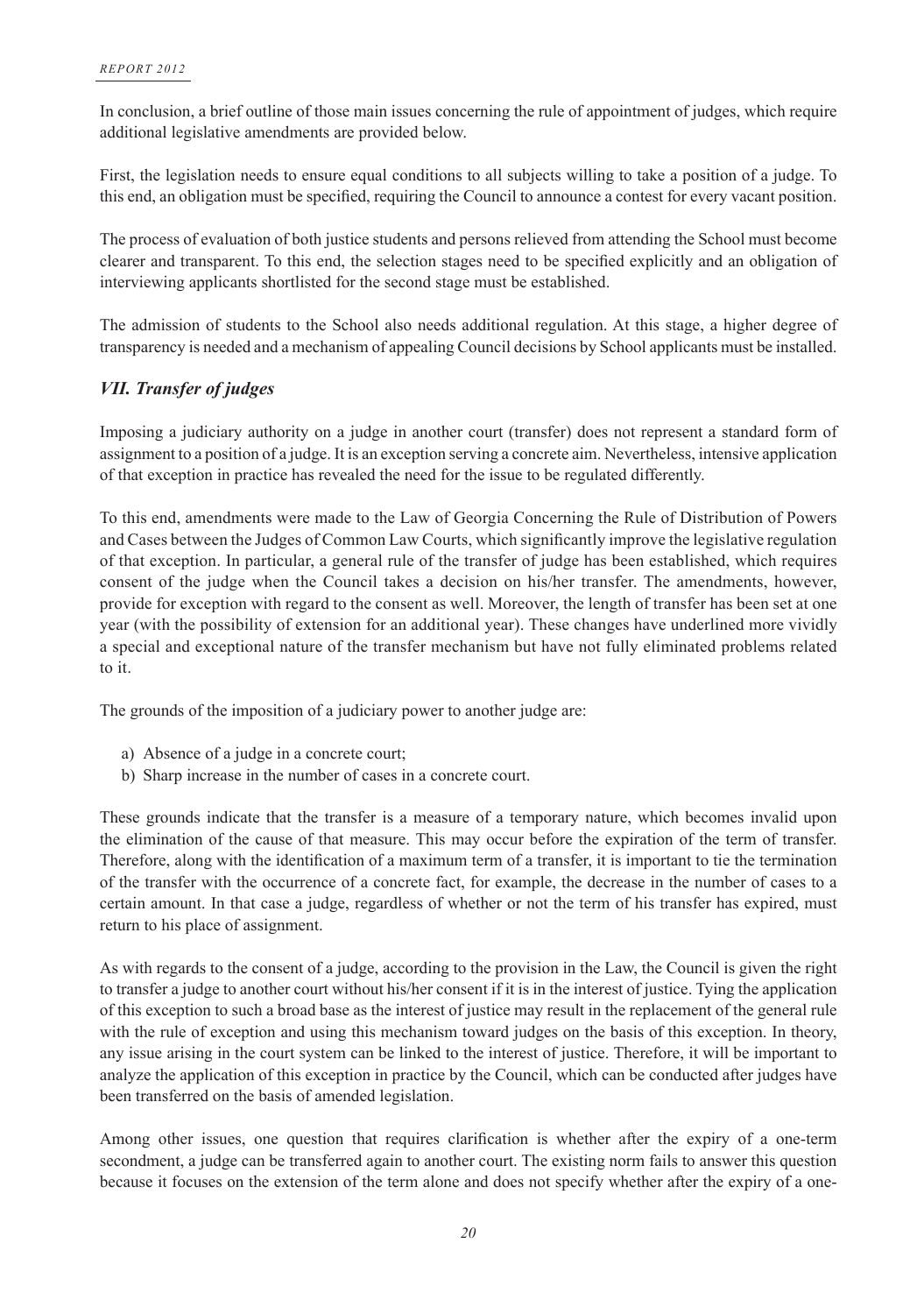term secondment in a concrete court, the judge can be transferred to another court. An additional regulation of this issue is urged for the following circumstances should be taken into account:

- $\sqrt{A}$  *Court where a person is appointed experiences the shortage of judges;*
- ¥ *A judge has already been imposed the powers of another judge;*
- $\sqrt{A}$  *A* one year term has not expired since the imposition on a judge of a judicial power of another judge.

Given the exceptional nature of the transfer mechanism, it is important that a decision of the Council be properly substantiated and meet the goals of the law.

#### *VIII. The rule of appointing a judge to a position of a judge in another court without a contest*

Article 37 of the Organic Law of Georgia on Common Law Courts concerns a possibility of appointing, in case of vacancy, an appointed judge, upon the consent of the latter, to a lower, similar or higher instance court without a contest. To this end, a vacancy of a judge in another court and the consent of the judge are sufficient. The rule of selection and evaluation of applicants for a position of judge does not apply in such cases.

Such a provision of the Law, allowing the High Council of Justice to appoint a judge without a contest to a court of any instance, does not conform with the principle of decision-making on professional career of judges, according to a uniform, consistent system. The law may envision a possibility of transferring a judge but that possibility must not allow an authorized subject to use the rule of transfer without any substantiation.

Bearing that in mind, the right of the High Council of Justice to appoint a judge without contest must be limited to exceptional cases alone. Moreover, it is necessary that:

- The High Council of Justice substantiate in writing the necessity of appointing a judge without a contest;
- This right in exceptional cases be used in case of appointing a judge only to a court of same instance without consent;
- Different competition requirements in various courts of one and the same instance be taken into consideration.

#### *IX. Promotion of judges*

Article 41 of the Organic Law of Georgia on Common Law Courts deals with the issue of promotion of judges, according to which the High Council of Justice is obliged to develop criteria for promotion and evaluate performance of judges by those criteria. On 27 December 2011, the High Council of Judges approved the "Rule of Evaluation of Performance of Common Law Court Judges." This Rule, however, does not specify criteria and procedures of promotion. According to Article 15 of the Rule, based on performance evaluation, the Council is presented with recommendations about the promotion of separate judges, but the Rule does not specify the type of promotion implied. Based on the evaluation, the Rule also concerns a possibility of issuing an additional salary of a judge. The Rule does not say anything about the mechanism of promotion on the basis of performance evaluation.

Consequently, the Council still has an obligation to develop a normative basis for the promotion of judges and establish promotion criteria. In this process the following issues must be considered:

 The High Council of Justice must not be allowed to use its right of promoting a judge if the judge has not been exercising judiciary power in a city (district) court during a particular period specified by the law. In the process of determination this period, the amendments to the Constitution of Georgia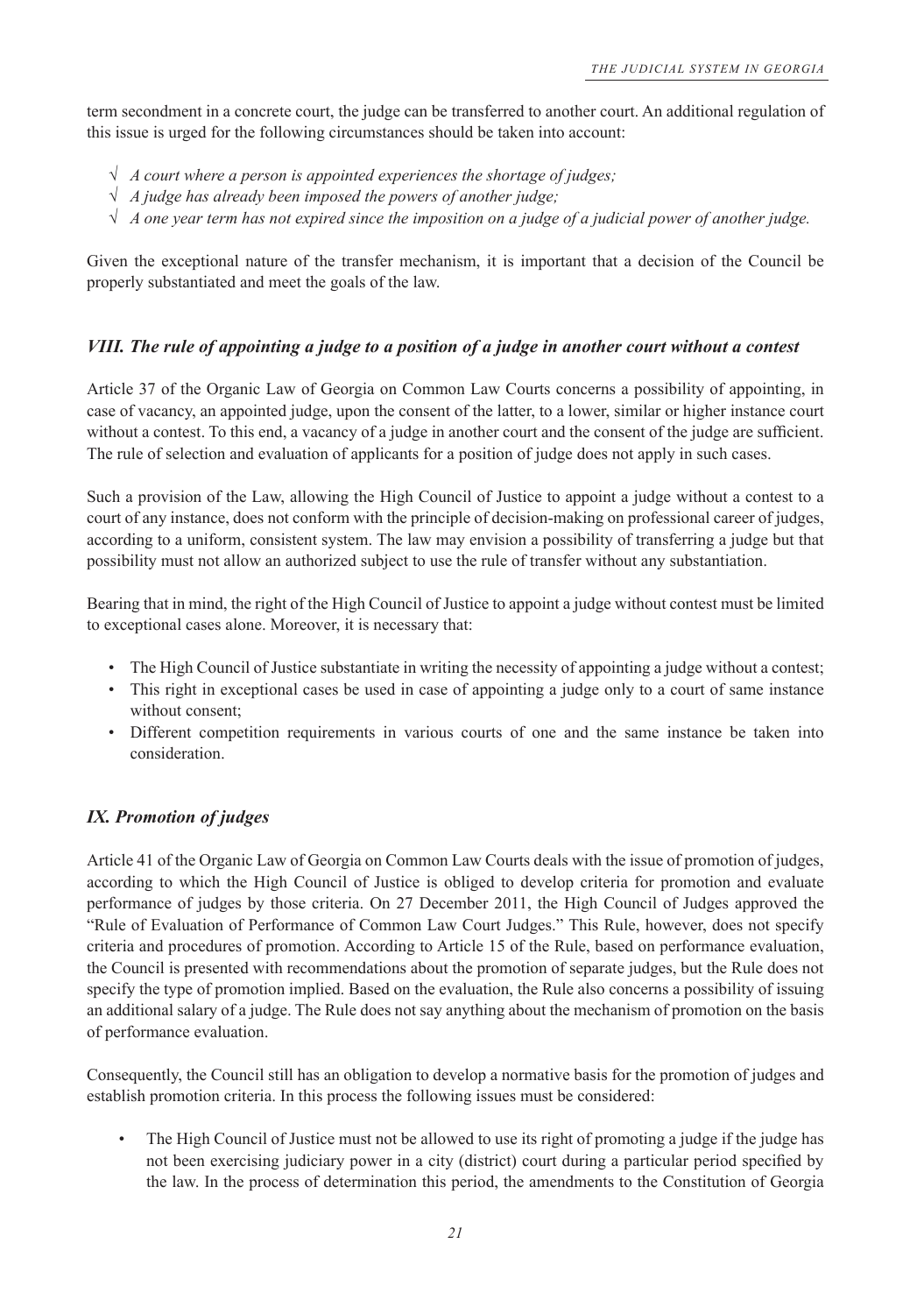should be taken into account, according to which, before the life tenure, the judge might be appointed for specific period of time, no more than 3 years. Therefore, it would be logical, for the term for promotion to be determined by no less than 3 years.

• Promotion of a judge must not be allowed during that period when a disciplinary proceeding is under way against him/her.

## *X. Transparency of the court system*

When reviewing the transparency of the court system, several components must be singled out, including, transparency of administration process in general and publicity of court hearings.

The practice of the High Council of Justice to post information about its sittings on the web-page must be assessed as a positive fact. Another positive step is the action plan for communicating with and gaining trust of the public, which has been adopted by the Council and contributed to the openness of the process.30

As with regards to the publicity of court hearings, the Organic Law of Georgia on Common Law Courts establishes the principle of openness of court hearings but imposes various restrictive regimes for photographing, video recording, broadcasting as well as transcribing and audio-recording the hearings.

Problems with regard to every restrictive regime for publicity of hearings vary. Therefore, it is better to review them one by one.

#### *- Photographing, video recording, ¿ lming, broadcasting*

Paragraph 4, Article 13 of the Organic Law of Georgia on Common Law Courts prohibits the photographing, video recording, filming, broadcasting of court sittings except when that is performed by a court and a person authorized by a court. The wording – "a person authorized by a court" provides ample room for interpretation and may include any interested person who obtains such a right from the court. In practice, however, that phrase is limited to the judiciary alone. This line of reasoning is proved in a textbook prepared for journalists by the Supreme Court, which explains that only the court is authorized to take a photo and video of court sittings. **Even if the legislator gives any interested person, provided that he/she is authorized by a court, the right to cover the court hearing, the law does not provide a regulation for that right to be exercised whereas the practice proved incapable of realizing it.** 

A problematic issue is also the availability of those court sitting materials which have been recorded by the court itself. The Law does not specify the presumption of openness of such material and does not oblige a court to issue such material in accordance with the general standard on the access to public information. Even more so, the law recognizes the discretion of a court to decide on the availability of such material, which runs counter to the general standard of openness established under the General Administrative Code of Georgia. Court sitting recordings fall within the notion of public information, which is defined in the General Administrative Code. Consequently, courts must be obliged to issue such material in accordance with the rule established in General Administrative Code.

To analyze the application of the above mentioned regulation in practice, public information was requested from common law courts. The content of absolute majority of responses received from 38 courts was identical and did not make clear how courts had conducted recording of court sittings in accordance with that Article of the Law. Nor did they allow to figure out whether recordings had been conducted at all. Analysis of received responses makes it clear that court hearings were recorded by CCTV cameras installed in the halls only in the

<sup>30</sup> http://hcoj.gov.ge/files/pdf%20files/sazogadoebasTan%20komunikacia.pdf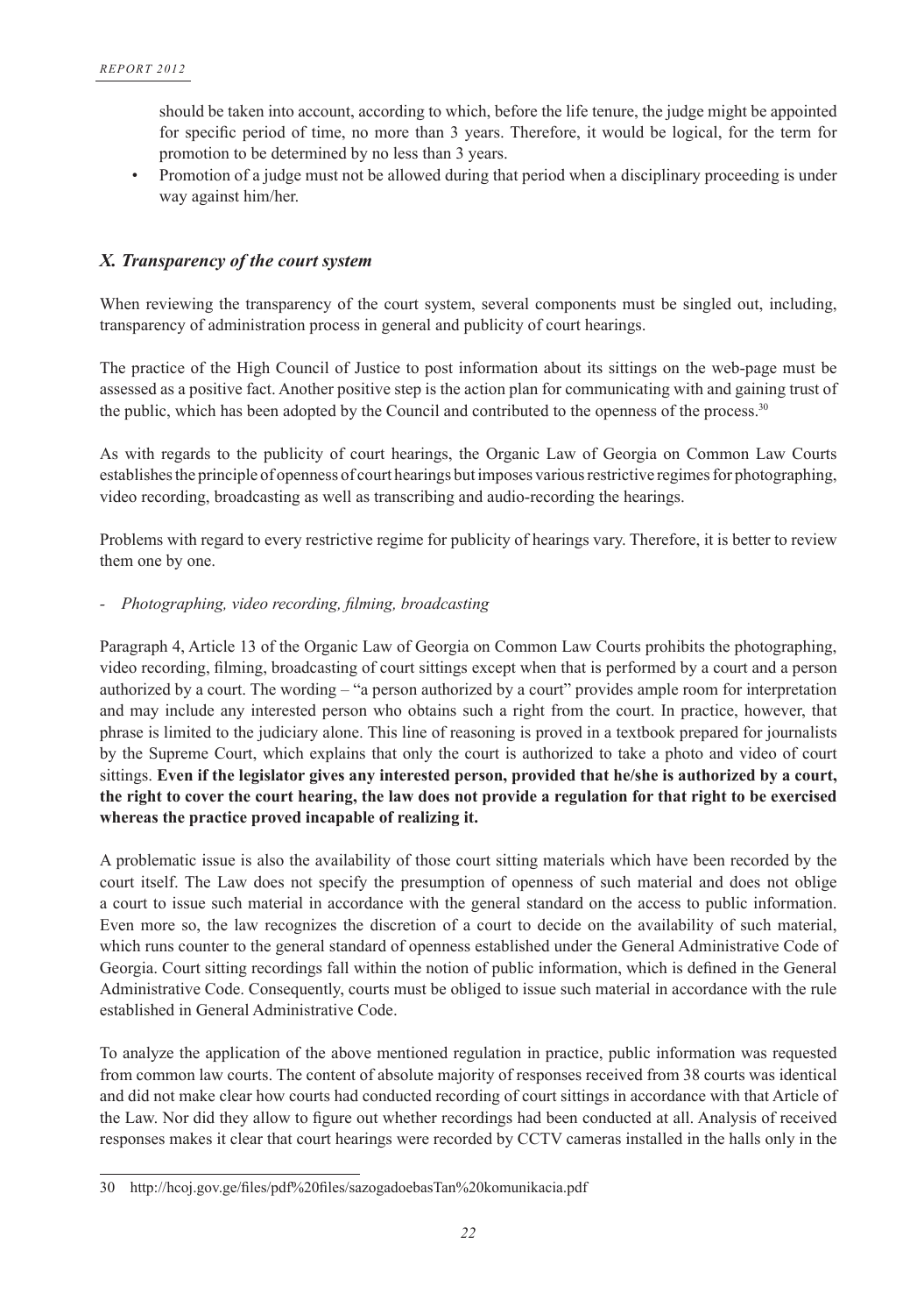Tbilisi City Court and the Tbilisi Appeal Court. However, it is not clear whether the sittings were recorded regularly or only upon the request of a party.

Courts do not register applications to courts, requesting the issuance of photo or video materials of the hearing. Nor is the filmed material archived, according to the information received from the Tbilisi City Court, which excludes the availability of material in case of interest towards it.

Given the situation, it is important to amend Article 13 of the Organic Law of Georgia on Common Law Courts. Instead of prohibiting, the Law must define a standard of openness and specify that photographing, video recording, filming and broadcasting of court sittings is **allowed** if it is performed by a court or a person authorized by a court. In addition to the above said, recording of court sittings made by a court must be subjected to the regulation of public information, explicitly obliging courts to issue materials featuring open court sittings.

# **For the aim of regulating photographing, video recording, ¿ lming and broadcasting of court sittings it is important to set forth a procedure which will give the right to any interested person to record a court sitting in any preferred form on the basis of relevant application provided that the application is submitted in a proper form and in due time.**

To this end, a normative act must be drafted and approved by the decision of the High Council of Justice, which will put to right the validity of existing norm procedurally. The developed rule must allow any person to apply to a court and receive the right to record a court sitting in a preferred manner. To that end, the decision of the Council may also specify the terms of application to a court as well as of the response from the court.

It is important to explicitly set forth an obligation of a court to record court sitting upon an application of an interested person and if due to technical reasons a court is unable to do so, to give a person the right to record the sitting him/herself.

#### *- Transcribing and audio recording*

The Organic Law of Georgia on Common Law Courts does not establish a standard of openness with regard to transcribing and audio recording of a court sitting either. The legislation does not prohibit those actions but indicates that transcription and audio recording is allowed only in accordance with the rule established by a court, which can be evaluated as an unreasonable restriction of the principle of publicity. Bearing that in mind, it is important to change the existing regulation in favor of openness.

**The implementation of the provision existing in the Law is impeded by the fact that courts have not established a corresponding rule of exercising the right. According to our information, for the time being, only the Tbilisi City Court established such a rule, but it is not available on the webpage of the Court and can only be obtained upon a corresponding application, which further impedes the access for it.**

It is important to allow any interested person to transcribe and audio record a court sitting without any prior permission. However, a judge may have the right to inquire, before commencing a hearing, whether there are such persons among attendees, who want to audio record the sitting. Such persons must express their desire which will be recorded along with the ID number of person(s) in the minutes of the sitting.

#### *- Problems in processing data in documents maintained in common law courts system*

Current legislation does not lay down rules for issuing and processing (shading) information maintained in courts (case materials, decisions). Nor is the issuing and processing of information regulated by any other normative act or instruction that would ensure the establishment of a uniform standard. All this produces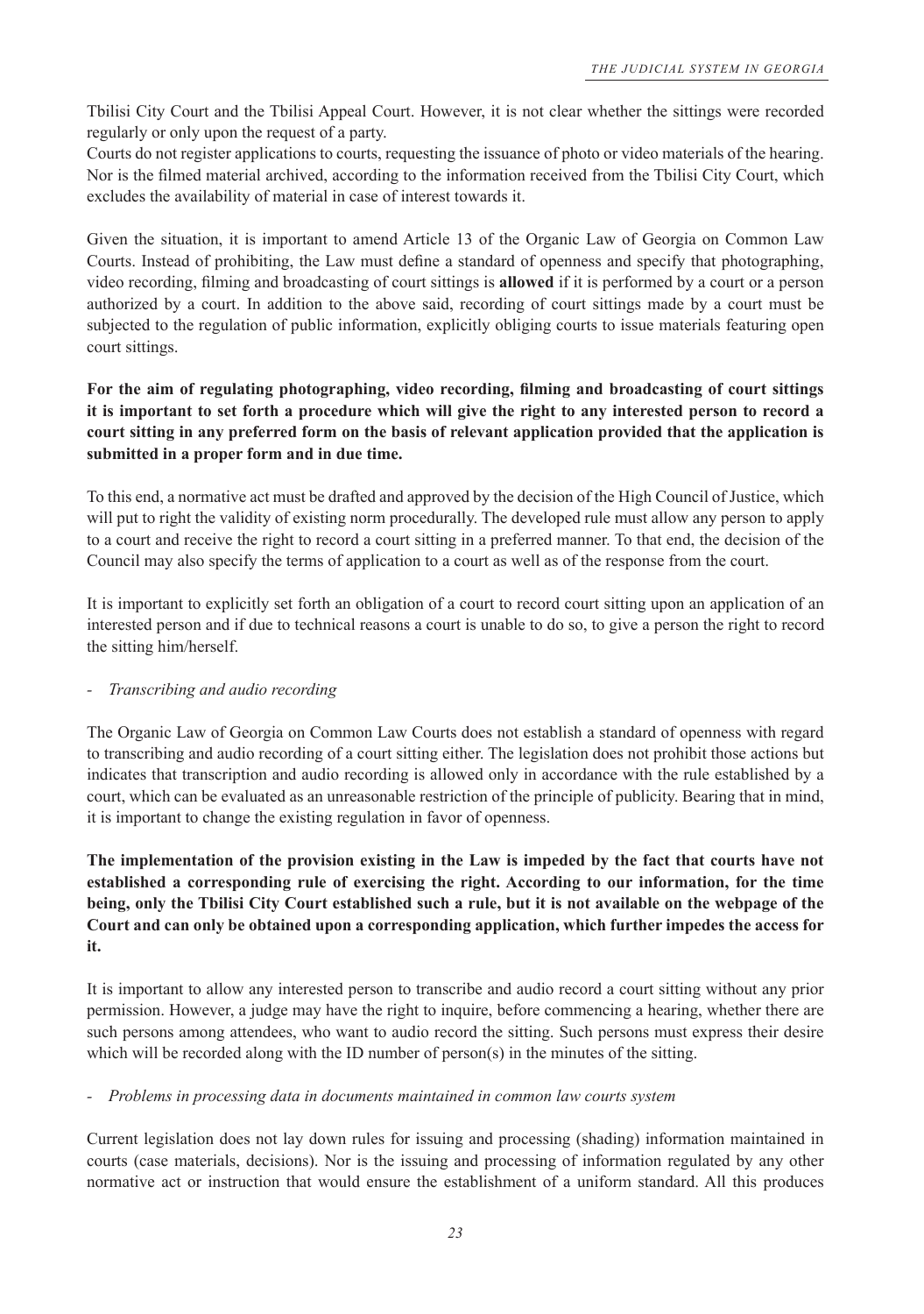myriad problems in practice. First of all, an inconsistent approach towards processing a certain set of data (concealing, shading) is observed in decisions that were requested. There is no guiding standard for persons responsible for the issuance of public court information or any other responsible persons, which, at the end of the day, deprives an interested person of the right to file a complaint against the incomplete information provided by a person responsible in a court for the issuance of such information.

**In regulating this issue, characteristics of legal proceedings need to be taken into account, which must translate into the development of different approaches. A distinct line must be drawn between public and private interests and instances when restrictions can be imposed upon the issuance of information must be determined. Moreover, established standards must be in line with the Constitution of Georgia, Georgian legislation and principles of freedom of information.**

A general document must be created, which will ensure any interested person with the access to information maintained in the common law courts system. Moreover, that document must establish rules of processing those data information, contained in documents drawn up in the common law courts system, which are not public information or are closed public information and shall not be disclosed to unauthorized persons. The regulation must concern different approaches to different types of legal proceedings, in particular, the degree of transparency should be different in civil, administrative and criminal cases in order to maintain a balance between private and public interests.

Establishment of common standards will ensure the development of uniform practice in the common courts system and at the same time, improve the degree of transparency of courts.

#### *XI. Remuneration*

The issue of labor remuneration of judges can be included in the list of those issues which are important to be clearly and explicitly defined by the law. Regulation of this issue with unambiguous and clear-cut norms will ensure a genuine independence of the judiciary.

A number of international acts deal with the issues of remuneration of judges. Among them is the UN's Basic Principles on the Independence of the Judiciary (UN Basic Principles)<sup>31</sup>, the Universal Declaration on the Independence of Justice or, the so-called Singhvi Declaration<sup>32</sup>, the Universal Charter of the Judge<sup>33</sup>, European Charter on the Status for Judges (European Charter)<sup>34</sup>, Recommendation of the Committee of Ministers to Member States on Judges: Independence, Efficiency and Responsibilities (Recommendation)<sup>35</sup>. The listed international acts note that the state must ensure judges with adequate remuneration and periodically revise this issue in accordance with the level of inflation. Moreover, the basic part of remuneration of judges must not depend on performed work, as that may endanger the independence of courts. Unfortunately, the mentioned international acts say nothing about the issuance of bonuses along with ex officio wage rates.

<sup>31</sup> Adopted by the Seventh United Nations Congress held at Milan from 26 August to 6 September 1985; http://www2. ohchr.org/english/law/indjudiciary.htm

<sup>32</sup> http://www.cristidanilet.ro/docs/Shingvi%20Declaration.pdf

<sup>33</sup> Judges from around the world worked on the text of this Charter and was approved by the member associations of the International Association of Judges. The text of the Charter was unanimously approved at the meeting of the Central Council of the International Association of Judges in Taiwan on November 17, 1999; http://www.hjpc.ba/dc/ pdf/THE%20UNIVERSAL%20CHARTER%20OF%20THE%20JUDGE.pdf

<sup>34</sup> The Charter was adopted at the meeting in Strasbourg from 8 to 10 July. The idea to draft a European charter emerged in 1997, at a meeting in Strasbourg devoted to the Status of Judges in Europe. http://www.judicialcouncil.gov.az/ Law/echarte.pdf

<sup>35</sup> Adopted by the Committee of Ministers on 17 November 2010; https://wcd.coe.int/wcd/ViewDoc.jsp?Ref=CM/Rec (2010)12&Language=lanEnglish&Ver=original&BackColorInternet=C3C3C3&BackColorIntranet=EDB021&Back ColorLogged=F5D383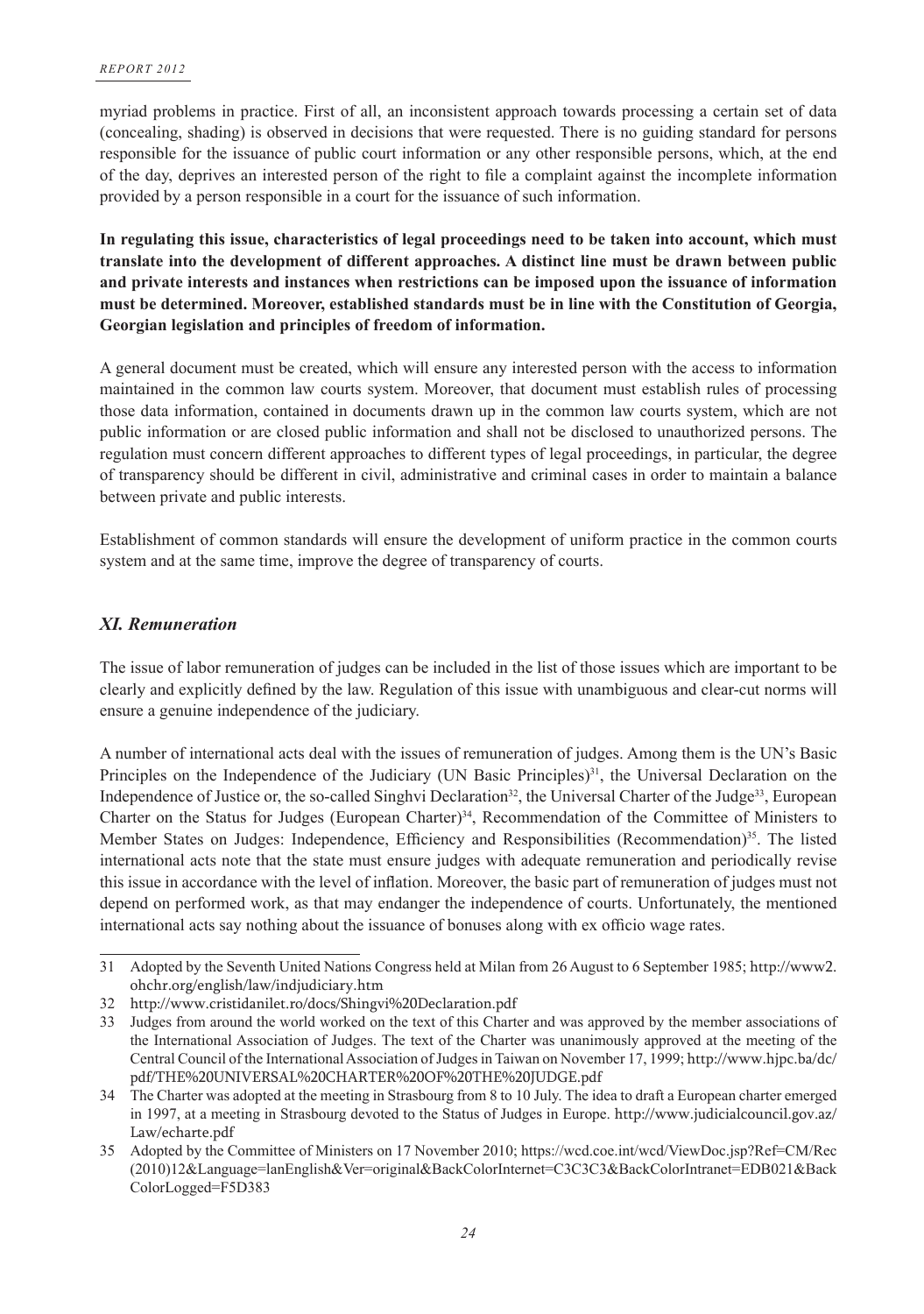Opinions of the Venice Commission concerning the remuneration of judges are of special interest. The 2008 recommendation of the Commission notes that remuneration of judges should be commensurate with their activity, which is a necessary prerequisite for ensuring their independence. The Commission indicates that the remuneration must be set in accordance with the social conditions in a country and the remuneration of judges must not be lower than that of public officials. When determining levels of remuneration, a country must rely on objective, predictable and clearly defined criteria and must not be based on individual performance of judges. Bonuses which include an element of discretion should be excluded. According to the 2008 recommendation of the Venice Commission, non-monetary benefits of judges should also be abolished, which in various countries may be expressed in providing apartments to judges and the distribution of which involves a discretionary element and may pose a threat to judicial independence.

The Venice Commission indicates that that judges' remuneration should be guaranteed by law bonuses and non-financial benefits which are enjoyed by judges in some countries given the social and economic situation in those countries, must be gradually phased out and replaced by an adequate level of financial remuneration<sup>36</sup>.

# *- Labor remuneration of judges of courts of first and second instances and social security guarantees in Georgia*

As with regards to a legislative regulation of the issue of labor remuneration of judges in Georgia, it is defined in the Organic Law of Georgia on Common Law Courts and the Law of Georgia on Remuneration of Judges of Common Law Courts.

Similar to public servants, the labor remuneration of judges consists of ex officio wage rate and additions to that wage.37 The legislation and in particular, the Law of Georgia on Remuneration of Judges of Common Law Courts defines amounts of ex officio wage rates of judges of common law courts (first instance and appeal courts) by directly establishing levels of wages.<sup>38</sup> The legislations sets different wage rates for judges of each instance, which cannot be decreased during the entire tenure of judges.

As with regards to issuing additional wages, as in the case of a public servant, the legislation does not specify directly the amount of additions or regularity of issuance of additions in case of judges either. The legislation entitles the High Council of Justice of Georgia to issue additions to judges within the limits of allocations to common law courts approved under an annual budget law and taking into account certain criteria. In particular, a) taking into account the workload of a concrete judge and/or complexity of cases considered; b) taking into account the workload of a concrete district (city) and appeal court; c) in case of transfers to more than two courts on the basis of the Law of Georgia Concerning the Rule of Distribution of Powers and Cases between the Judges of Common Law Courts; d) in case of imposing powers of a chairman of a court in cases envisaged in the organic Law of Georgia on Common Law Courts; e) in case of performing the powers of a chairman of common court; f) in case of performing judicial duties far from a permanent place of residence; g) other special cases.

Given the above mentioned norm, it is clear that the High Council of Justice has a possibility to issue additional wages together with ex officio wages in accordance with a quite broad base. At the same time, the legislation does not set a minimal or maximum amount of these additions. Nor does the legislation provide an exhaustive

<sup>36</sup> European Commission For Democracy Through Law ) Venice Commission) Report on the Independence of the Judicial system part I The Independence of Judges Adopted by the Venice Commission at its 82<sup>nd</sup> Plenary Session 12-13 march 2010

<sup>37</sup> Article 69 of the Organic Law of Georgia on Common Law Courts.

<sup>38</sup> See, the Law of Georgia on Remuneration of Judges of Common Law Courts. This law establishes the following ex officio rates: chairman of appeal court – GEL 4,200; deputy chairman of appeal court – GEL 3,300; chairman of appeal court chamber (collegium) – GEL 2,900; judge of appeal court – GEL 2,500; chairman of city (district) court – GEL 2,500; chairman of city (district) court chamber – GEL 2,400; judge, magistrate judge of city (district) court – GEL 2,300.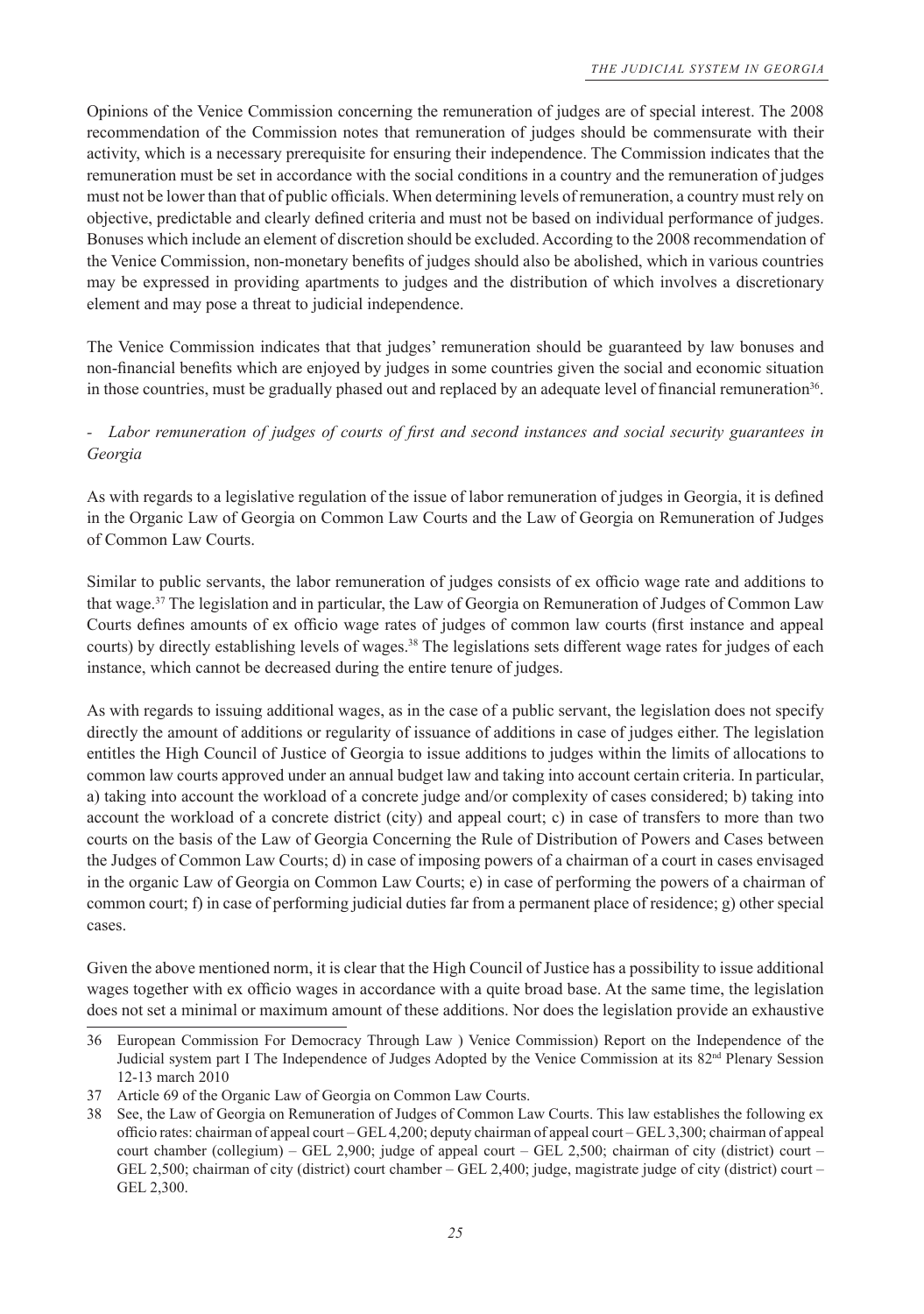list of grounds for issuing additional wages and just grants the right to the High Council of Justice to issue additional wages in various cases, when it considers the case "special". Moreover, the General Administrative Code of Georgia does not apply to the High Council of Justice and consequently, the obligation to substantiate a decision, which would require form the Council to corroborate its decisions on the issuance of additions.

Common law court judges belong to that category of public officials who **are required to fill annual financial** declarations in accordance with the Law of Georgia on the Conflict of Interests and Corruption in **Public Service**. From the financial declarations completed by the judges of common law courts in 2010, one can identify several categories of judges: a segment of judges of first instance courts (55 judges of 168) received from GEL 30,000 to GEL 38,000 for their activities in courts. In separate cases, judges received the remuneration from GEL 24,000 to 30,000. It should be noted that the remuneration received by judges working at the Tbilisi City Court differs from that of other courts of the first instance, ranging from GEL 42,000 to 47,000. As with regards to the chairmen of separate courts, their income ranges from GEL 55,000 to 57,000.

The Georgian legislation requires from any public official that while filling a declaration he/she indicates the amount of income received for performed works during an accounting period, which implies amount received as a wage and any additions. Given that the wage rates are defined by the Law, it is not difficult to calculate the amount of additions received by a judge during a year but it is impossible to break down additions by months and figure out the ground of issuance of addition.

## **The legislation does not set either a minimal or a maximal level of additions, which enables an authorized subject – the High Council of Justice, to take an unsubstantiated decision which, in turn, endangers the independence of judges.**

Under the Georgian legislation, apart from the ex officio wage and additions, the High Council of Justice can, on the basis of its decision, provide an accommodation to or cover costs of accommodation of judges who do not have housing at the place of performing their judiciary duty. In contrast to amounts of additions, the High Council of Justice sets limits of compensation of housing costs for judges by self-governance units. For example, in the decision #1/56, dated 10 March 2011, the High Council of Justice set limits of amounts to be allocated for renting apartments<sup>39</sup>. Moreover, by the decision taken in 2011, the High Council of Justice pays corresponding rents to 67 judges in 24 self-governance units. Of these 67 judges, 24 are transferred to relevant courts and therefore, need renting costs.

Given the above information, one can single out three types of income of judges: wage, additions to wages and in case of need, rent for an apartment.

Moreover, the Georgian legislation provides for compulsory health and life insurance of judges. Insurance costs of appeal and district (city) courts are covered from the budget of common law courts. Compulsory insurance of judges of appeal and district (city) courts is implemented by means of a contract concluded between the Department of Common Courts and a licensed insurance company in accordance with the rule established by the law or by means of a voucher $40$ .

Considering social conditions in Georgia, the situation in the judiciary and practice or experience in this sphere, separate recommendations can be developed for the improvement of the existing labor remuneration system of judges in Georgia, which, all in all, will increase the level of independence of judges.

<sup>39</sup> Tbilisi – GEL 550; Batumi, Kutaisi, Khelvachauri – GEL 495; Rustavi – GEL 385; Gori, Zestaponi, Zugdidi, Sighnaghi and Poti – GEL 330 and in case of other self-governances – Gel 220.

<sup>40</sup> Article 72 of the Organic Law of Georgia on Common Law Courts.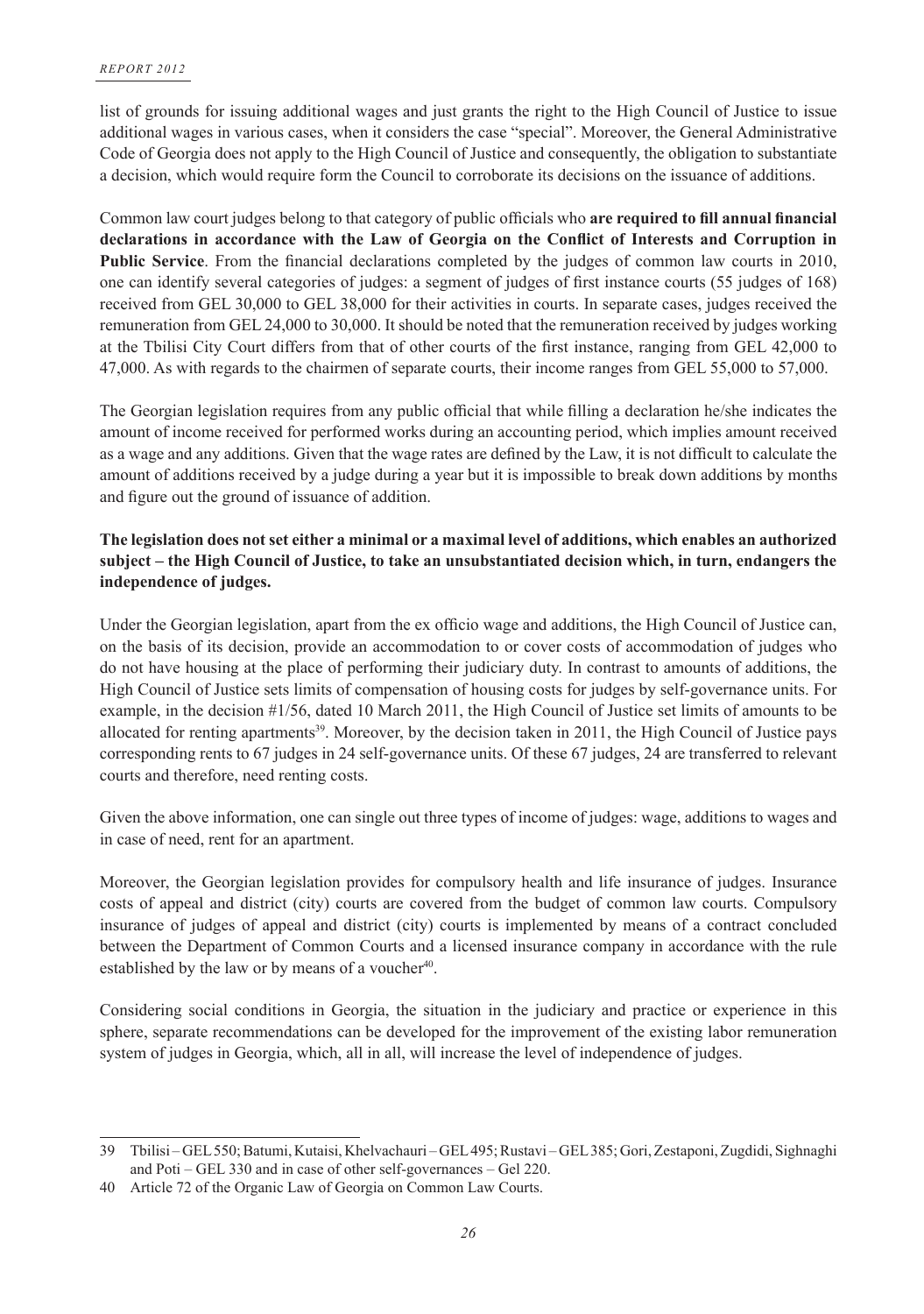For the improvement of the situation in this direction, it would be better to:

- Provide an adequate salary to judges under the law;
- Abolish the possibility of issuance of additions;

#### *XII. Conclusion*

The above presented analysis which assesses both achievements and challenges has allowed to depict a picture existing within the judiciary.

Moreover, it outlines those impeding factors that may adversely affect the process of independence and strengthening of the judiciary. Of these factors, the fundamental problem singled out in the report is the inadequate involvement of the corps of judges in the processes which represent an obstacle in creating a balanced administration inside the system. The legislation does not ensure the separation of competencies between the entities. Powers of the High Council for Justice in the process of administration is largely unbalanced, enabling it to concentrate powers into the hands of one entity. The issue is aggravated by the reality that the High Council for Justice itself fails to ensure a proper degree of representation of self-governance of judges.

An established rule of decision making inside the system, which grants the Chairman of Supreme Court with the exclusive right to nominate candidates for membership of a number of entities, is of not avail to actual representation of judges in those bodies. Moreover, that rule grants unreasonably ample powers to separate persons to largely influence processes going on within the system.

For the strengthening of the court system it is, first and foremost, required to create conditions conducive to healthy processes within the system, to strengthening the actual self-governance of judges and degree of representation. This is impossible without separation of competencies, on the one hand, and the increase in the involvement of corps of judges in the manning of decision-making bodies.

The issues discussed in this report also indicate that along with the reforms implemented in the judiciary a number of problems still remain, which should be adequately dealt with. Among them an issue of transparency of court system is of utmost importance. Further improvement is required of the rule of manning the High Council of Justice and the Disciplinary Collegium, as well as of procedures regarding the appointment and promotion of judges.

Each and everyone of these issues is closely linked to the institutional strengthening of the judiciary as well as to the degree of independence of the judiciary and an increase of the level of trust toward it. The presented report is designed to support these very processes and is aimed at providing substantiated opinions on those issues which, despite achievements made in the judiciary, still remain unsolved.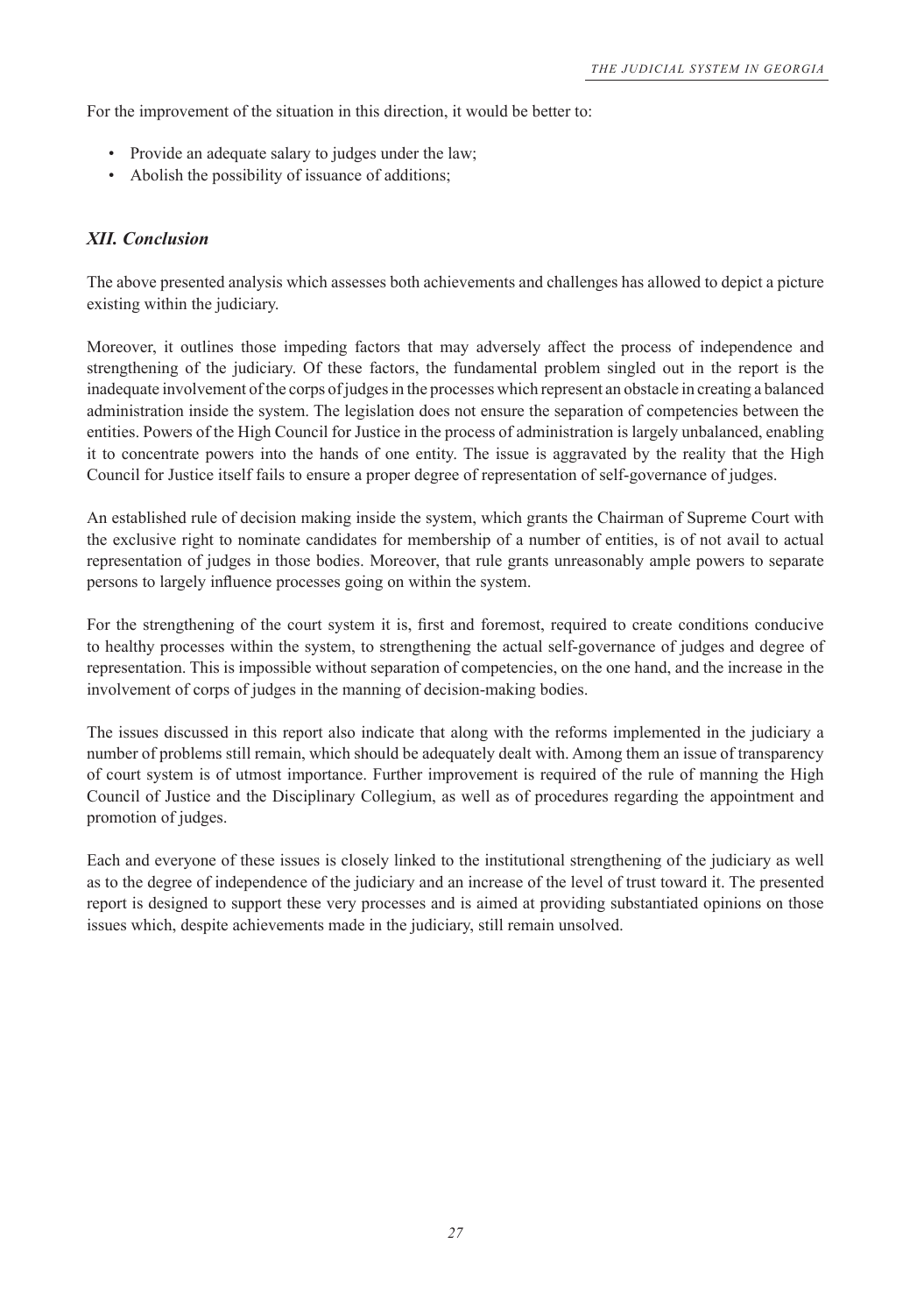#### **Final Recommendations:**

*Recommendations for strengthening self-governance:*

- $\triangleright$  Electing members of the High Council of Justice and the Disciplinary Board must become an exclusive competence of the judicial conference. To this end, corresponding authority of the Administrative Committee must be restricted;
- $\triangleright$  The decision-making rule for the judicial conference must be amended. In the process of electing members of the High Council of Justice and the Disciplinary Board; ballot secrecy must be ensured and a qualified majority as opposed to a simple majority must be determined;
- $\triangleright$  All members of the judicial conference as opposed to the chairperson of the Supreme Court must be delegated with the right to nominate candidates for judge members of the High Council of Justice;
- $\triangleright$  Evaluation and promotion of judges must be separated from the HCJ's competence. To this end, the judicial conference must set up an independent body responsible for issues pertinent to professional career of judges;
- ¾HJC's competence with respect to appointment of court chairpersons must be limited and the power must be delegated to judges of individual courts;
- $\triangleright$  Prohibition of political activities must also apply to individuals appointed under the parliamentary quota. To this end, parliament's right to recruit candidates out of MPs must be restricted;
- ¾President's power to prematurely withdraw two members of the HCJ appointed by him/her must be limited;
- $\triangleright$  The rule for recruiting members of the disciplinary board must be amended. The judicial conference must set up an agency independent from the HCJ which will include judges elected by the judicial conference, who are not serving as members of the HCJ at the same time;
- $\triangleright$  All members of the judicial conference as opposed to the chairperson of the Supreme Court must be delegated with the right to nominate a candidate for the disciplinary board membership;
- $\triangleright$  Judicial dismissals due to activities incompatible with the judicial status or conflict of interests with judicial obligations must remain within the competence of the disciplinary board;

#### *Recommendations for judicial appointments:*

- $\triangleright$  The law must envisage obligation of the High Council of Justice to announce a competition for a vacant position of a judge and allow individuals exempt from studying at the high school of justice to participate in the competition;
- $\triangleright$  Determine the obligation of the HJC to conduct interview with candidates, if a competition is announced;
- ¾Determine an obligation of the HCJ to conduct interview with candidates in the process of selecting students in the high school of justice and afterwards, considering their candidacy for vacant positions;
- $\triangleright$  The legislation must envisage mechanisms for appealing results of a competition for admission to the high school of justice.